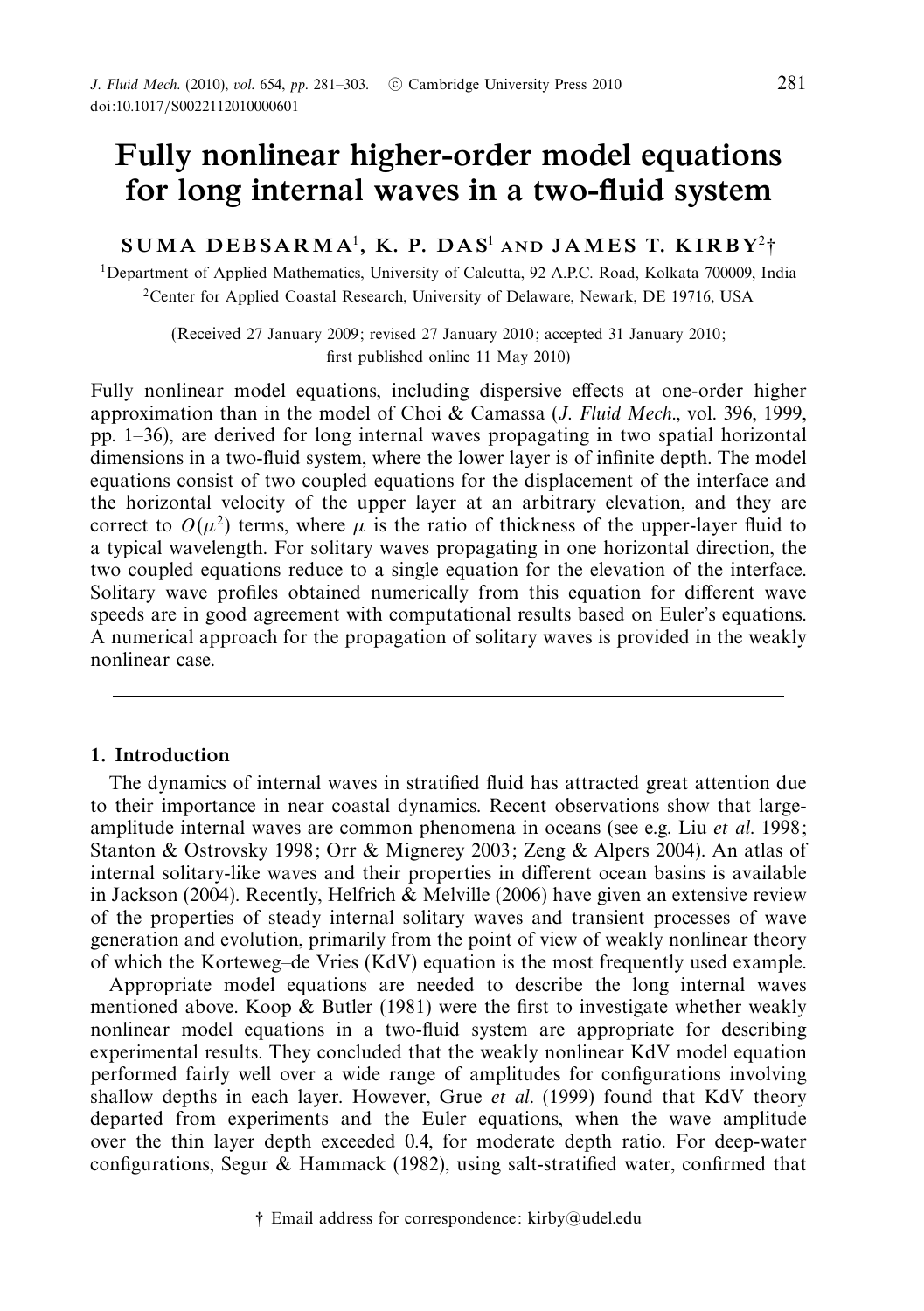weakly nonlinear theory agrees poorly with experimental observation. However, it is true that fully nonlinear dispersive theory departs earlier from the Benjamin-Ono (BO) asymptote (infinitely deep lower layer) than when the lower-layer depth is finite, but large (see Fructus & Grue 2004, figure  $5b, c$ ). These observations have led to a continuing interest in the development of both weakly nonlinear and fully nonlinear model equations for two-fluid systems in both finite and infinite depth configurations. Recent examples include Choi & Camassa (1996a) and Lynett & Liu (2002) for weakly nonlinear waves and Choi & Camassa (1996b, 1999) for fully nonlinear waves. Choi & Camassa (1996b, 1999) derived fully nonlinear  $O(\mu)$  model equations for internal waves in a two-fluid system; here  $\mu$  is the ratio of the depth of the upper fluid to a typical wavelength of the internal wave. In a later paper, Camassa et al. (2006) investigated the region of validity of KdV and the formulation by Choi & Camassa (1999) for large-amplitude waves by comparing the solutions with direct solutions of the Euler equations using the formulation of Grue et al. (1999).

It has been known for a long while that Choi & Camassa (1999) model has relatively poor representation of dispersive effects, which has been documented in the paper by Ostrovsky & Grue (2003). In the present study, the highly nonlinear  $O(\mu)$  model equations derived by Choi & Camassa (1996b, 1999) are extended to include  $O(\mu^2)$  terms. The model described here is restricted to the limit of infinite lower-layer depth, but we allow for propagation in two horizontal spatial dimensions. Instead of using the depth averaged upper-layer velocity as a dependent variable, we use the horizontal velocity at an arbitrary elevation in the upper layer as the velocity variable. This approach was first introduced by Nwogu (1993) to derive a new form of Boussinesq equations in a single fluid layer, and was later followed by Wei *et al.* (1995) to derive fully nonlinear Boussinesq equations for surface waves, to the same order in approximation of dispersive effects as considered here. Extensions of this approach to higher order in dispersive properties may be found, for example, in Gobbi, Kirby & Wei (2000) and Madsen, Bingham & Liu (2002). The model equations we derive consist of two coupled equations for two variables, one of which is the elevation of the interface and the other is the horizontal velocity of the upper layer at an arbitrary elevation. The model equations derived here give a linear dispersion relation which agrees with the full linear dispersion relation to within the accuracy of a (2, 2) Padé approximation for the tanh  $x/x$  term appearing in the full expression. A reduced form of the model equations is obtained for propagation in one horizontal space dimension. In the limit of infinite lower-layer depth, the two reduced equations are found to be equivalent to (1) of Choi & Camassa (1996b) and to (4.17) and (4.18) of Choi & Camassa (1999) when  $O(\mu^2)$  terms are neglected, and to (12) of Ruiz de Zarate *et al.* (2009) when  $O(\mu^2)$  terms are retained, when the reduced equations are expressed in terms of depth averaged velocity of the upper layer.

For a solitary wave travelling with constant speed, the model equations are reduced to a single equation for the elevation of the interface, which is found to be the same as (13) of Choi & Camassa (1996b) when  $O(\mu^2)$  terms are dropped. Numerical solutions for solitary wave profiles are obtained for different wave speeds. Results are also compared with the results obtained from full Euler equations algorithm described in Grue et al. (1999) for the case when the depth of lower fluid is 9 times and 24 times that of the upper fluid. It is found that the solitary wave profiles obtained from  $O(\mu^2)$  order evolution equation are in better agreement with Euler's results than those obtained from  $O(\mu)$  evolution equation of Choi & Camassa (1999), described in Camassa et al. (2006).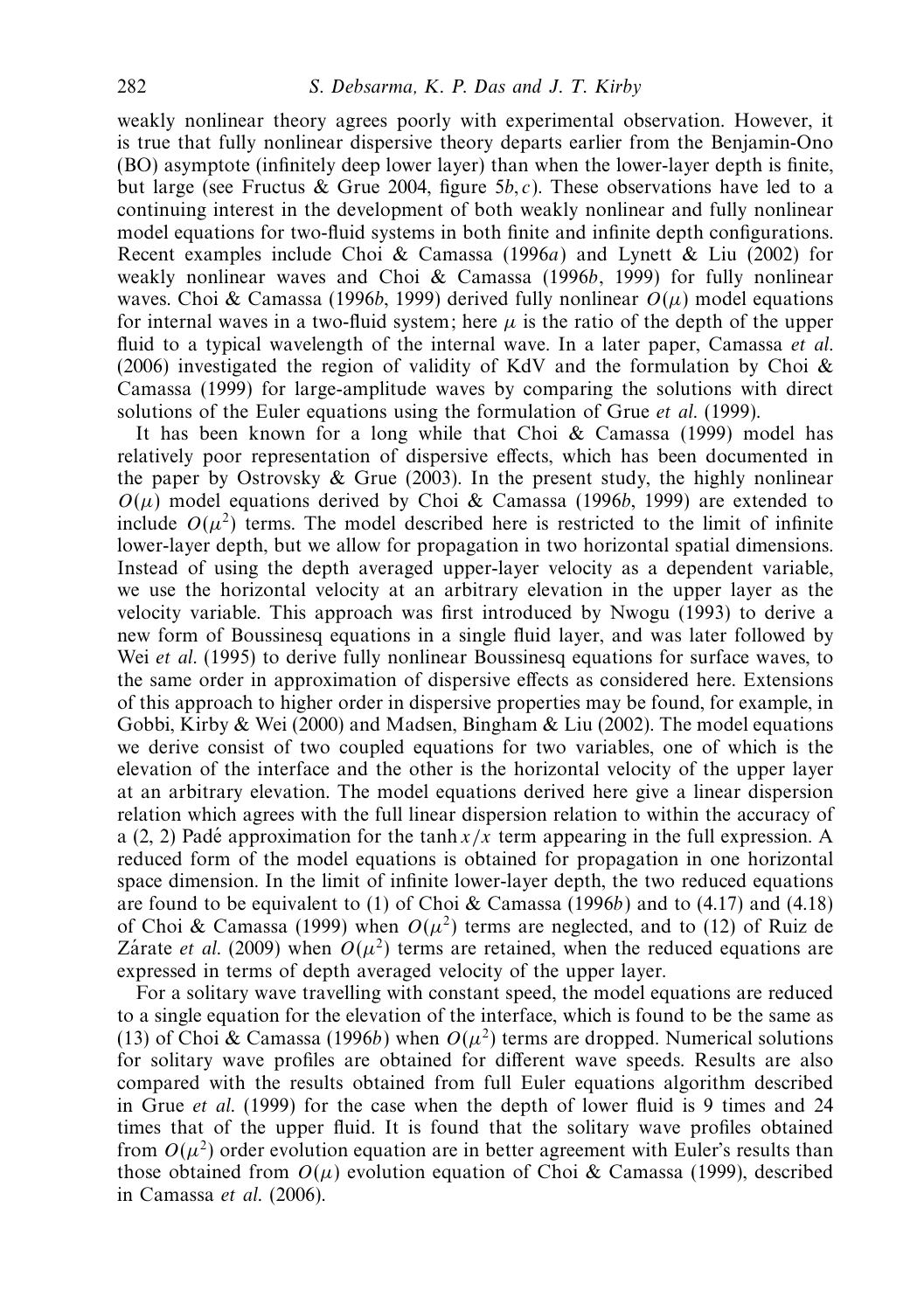

Figure 1. Fluid domain for two-fluid model with infinite lower-layer depth.

Finally, a numerical approach for studying one-way propagation in one horizontal dimension is described, following on the work of Nguyen  $\&$  Dias (2008) in the weakly nonlinear case.

## 2. Derivation of the  $O(\mu^2)$  model equations

We consider internal waves propagating at the interface of two inviscid incompressible fluids, where the upper fluid is of finite depth  $h_1$ , the lower fluid is of infinite depth and there is a rigid lid at the top of the upper fluid. (The rigid lid approximation is justified for internal wave motions having frequencies which are much lower than the frequency of a surface wave of comparable wavelength (see Phillips 1977,  $\S 5.2$ .) The undisturbed interface of the two fluids is taken as the plane  $z = 0$ , the positive direction of *z*-axis pointing vertically upwards (figure 1). We assume the fluid to be inviscid and incompressible and the motion to be irrotational.

Following Choi & Camassa (1999), we non-dimensionalize relevant variables using

$$
(x, y) = \frac{1}{L}(x^*, y^*), \quad z = \frac{z^*}{h_1}, \quad t = \frac{U_0}{L}t^*, \quad \phi_{1,2} = \frac{\phi_{1,2}^*}{\epsilon U_0 L}, \quad \eta = \frac{\eta^*}{\alpha}, \tag{2.1}
$$

where asterisks denote dimensional forms. Here, (*x,y*) denotes horizontal position, *η* represents interface displacement and *φi* represents velocity potential in each layer. Additional scales include  $U_0 = \sqrt{gh_1}$ , *L* a typical wavelength of a long internal wave propagating in the two-layer fluid system, and *α*, a characteristic value of *η*. We introduce two parameters:  $\mu = (h_1/L) \ll 1$ , characterizing relative wavelength or frequency dispersion, and  $\epsilon = \alpha/h_1 = O(1)$ , characterizing nonlinearity.

The non-dimensional governing equations for the problem can then be written as

$$
\phi_{1zz} + \mu^2 \nabla^2 \phi_1 = 0, \qquad \epsilon \eta < z < 1,\tag{2.2}
$$

$$
\phi_{1z} = 0, \qquad z = 1,\tag{2.3}
$$

$$
\eta_t + \epsilon \nabla \phi_1 \cdot \nabla \eta = \frac{1}{\mu^2} \phi_{1z}, \qquad z = \epsilon \eta \tag{2.4}
$$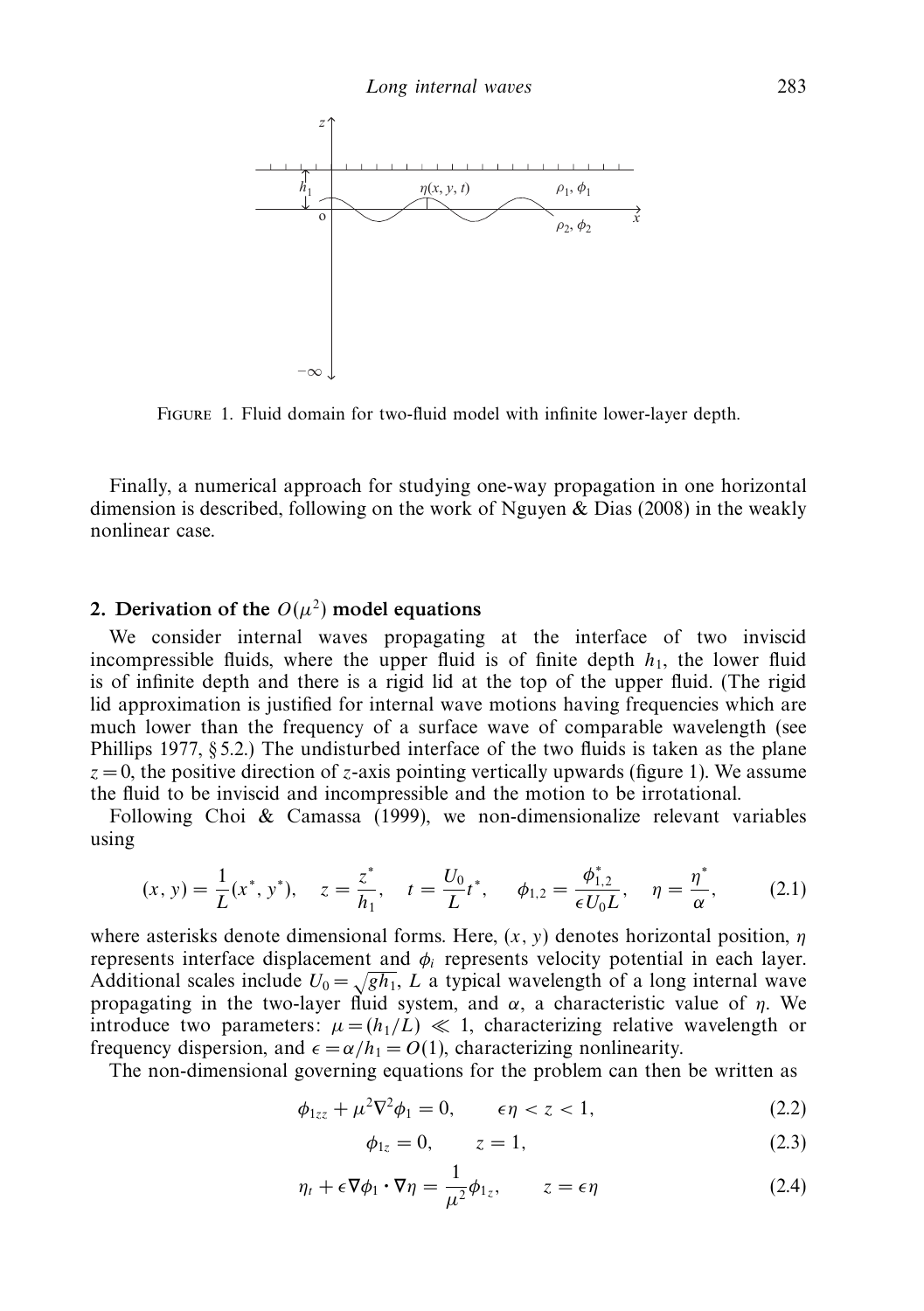for the upper layer, and

$$
\phi_{2zz} + \mu^2 \nabla^2 \phi_2 = 0, \qquad -\infty < z < \epsilon \eta,\tag{2.5}
$$

$$
\phi_2 \text{ bounded as } z \to -\infty,
$$
\n(2.6)

$$
\eta_t + \epsilon \nabla \phi_2 \cdot \nabla \eta = \frac{1}{\mu^2} \phi_{2z}, \qquad z = \epsilon \eta \tag{2.7}
$$

for the lower layer. Matching pressure at the interface then gives

$$
(1 - R)\eta + \phi_{2t} - R\phi_{1t} + \frac{\epsilon}{2}(\nabla\phi_2)^2 + \frac{\epsilon}{2\mu^2}(\phi_{2z})^2 - \frac{\epsilon R}{2}(\nabla\phi_1)^2 - \frac{\epsilon R}{2\mu^2}(\phi_{1z})^2 = 0, \qquad z = \epsilon \eta,
$$
\n(2.8)

where  $R = \rho_1 / \rho_2 \leq 1$ .

Taking the Fourier transform of (2.2) and (2.3) with respect to *x* and *y* gives

$$
\bar{\phi}_{1zz} - k^2 \mu^2 \bar{\phi}_1 = 0 \tag{2.9}
$$

and

$$
\bar{\phi}_{1z} = 0
$$
 at  $z = 1$ , (2.10)

where the Fourier transform of a function  $f(x, y)$  with respect to x, y has been defined as

$$
\bar{f} = \frac{1}{2\pi} \int \int_{-\infty}^{\infty} f(x, y) e^{i(k_x x + k_y y)} dx dy,
$$
\n(2.11)

and where  $\mathbf{k} = (k_x, k_y)$  is a wavenumber vector with  $k = |\mathbf{k}|$ .

The solution of  $(2.9)$  satisfying  $(2.10)$  is

$$
\bar{\phi}_1 = \bar{A} \cosh \mu k(z - 1),\tag{2.12}
$$

 $A = F^{-1}[\overline{A}]$  is the value of  $\phi_1$  at  $z = 1$ , where by  $F^{-1}$  we mean Fourier inversion. Expanding (2.12) in powers of  $\mu k$ , keeping terms up to any desired power of  $\mu$  and then using Fourier inversion, we can express  $\phi_1$  in terms of the variable *A*. Instead, we shall express  $\phi_1$  in terms of a new variable  $\phi_a(x, y)$ , the value of  $\phi_1$  at  $z = a$ . The Fourier transform  $\bar{\phi}_a$  of  $\phi_a$  with respect to *x*, *y* can be obtained from (2.12) by setting *z* = *a*. We get the following expression for  $\bar{\phi}_a$ , the Fourier transform of  $\phi_a = (\phi_1)_{z=a}$ :

$$
\bar{\phi}_a = \bar{A} \cosh \mu k(a-1). \tag{2.13}
$$

The following equation is obtained after eliminating  $\bar{A}$  between (2.12) and (2.13):

$$
\bar{\phi}_1 = \bar{\phi}_a \frac{\cosh \mu k(z-1)}{\cosh \mu k(a-1)}.
$$
\n(2.14)

Expanding (2.14) in powers of  $\mu k$  gives the following expression for  $\bar{\phi}_1$ , correct up to  $O(\mu^2)$  terms:

$$
\bar{\phi}_1 = \bar{\phi}_a + \frac{1}{2} \mu^2 k^2 \{ (z - 1)^2 - B_2 \} \bar{\phi}_a + O(\mu^4), \tag{2.15}
$$

where

$$
B_2 = (a-1)^2. \tag{2.16}
$$

Fourier inversion of (2.15) gives the following expression for  $\phi_1$  expressed in terms of a new variable  $\phi_a$  as desired:

$$
\phi_1 = \phi_a - \frac{1}{2}\mu^2 \{ (z-1)^2 - B_2 \} \nabla^2 \phi_a + O(\mu^4). \tag{2.17}
$$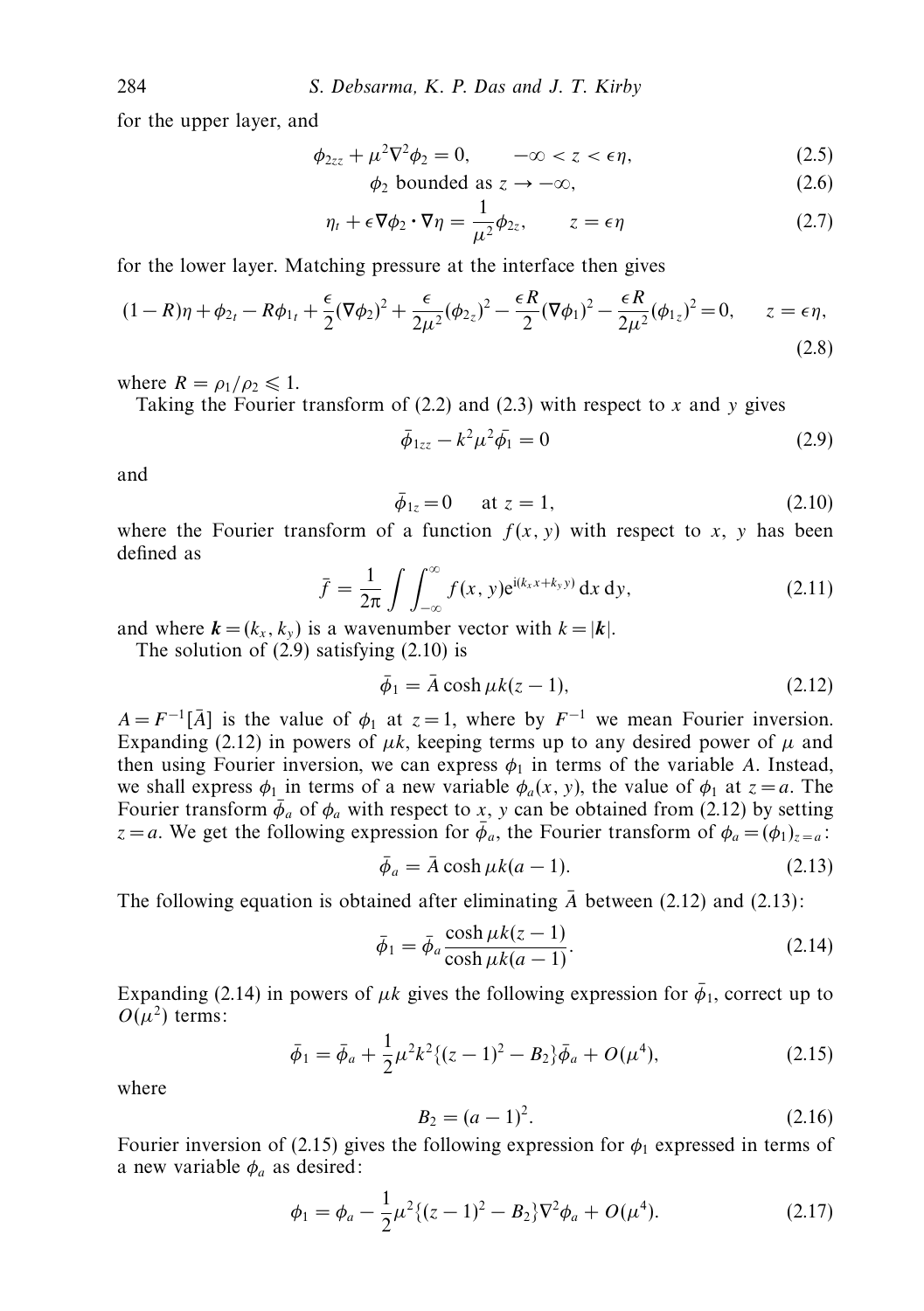For the potential of the lower layer, we take the Fourier transform of (2.5) and (2.6) with respect to *x*, *y* and get

$$
\bar{\phi}_{2zz} - k^2 \mu^2 \bar{\phi}_2 = 0 \tag{2.18}
$$

and

$$
\bar{\phi}_2 \qquad \text{bounded as } z \to -\infty. \tag{2.19}
$$

The solution of (2.18) satisfying (2.19) is

$$
\bar{\phi}_2 = \bar{B} e^{\mu k z},\tag{2.20}
$$

where  $B = F^{-1}[\bar{B}]$  is the value of  $\phi_2$  at  $z = 0$ . Expanding (2.20) in ascending powers of  $\mu k$ , we get

$$
\bar{\phi}_2 = \bar{B} + \mu k z \bar{B} + \frac{1}{2} \mu^2 k^2 z^2 \bar{B} + \frac{1}{6} \mu^3 k^3 z^3 \bar{B} + O(\mu^4). \tag{2.21}
$$

This expression is valid for finite  $|z|$  and is not uniformly valid for large  $|z|$ . As we need the value of  $\bar{\phi_2}$  at  $z = \eta$ , i.e. at a finite value of |*z*| and not for the whole range of |z|, the polynomial approximation for  $\bar{\phi_2}$  given by (2.21) is sufficient for our purpose.

The Fourier inversion of (2.21) gives

$$
\phi_2 = B + \mu z F^{-1} [k\bar{B}] - \frac{1}{2} \mu^2 z^2 \nabla^2 B + \frac{1}{6} \mu^3 z^3 F^{-1} [k^3 \bar{B}] + O(\mu^4),
$$
  
=  $B - \mu z P[B] - \frac{1}{2} \mu^2 z^2 \nabla^2 B + \frac{1}{6} \mu^3 z^3 \nabla^2 (P[B]) + O(\mu^4),$  (2.22)

where *P* is the integral operator given by

$$
P[\psi(x, y)] = \frac{1}{2\pi} \int \int_{-\infty}^{\infty} \frac{\psi(x', y')}{[(x' - x)^2 + (y' - y)^2]^{3/2}} dx' dy'
$$
 (2.23)

which follows from

$$
F^{-1}[k\bar{B}] = F^{-1}\left[ (k_x^2 + k_y^2) \frac{\bar{B}}{k} \right],
$$
  
\n
$$
= -\nabla^2 F^{-1} \left[ \frac{\bar{B}}{k} \right],
$$
  
\n
$$
= -\nabla^2 \frac{1}{2\pi} \int \int_{-\infty}^{\infty} \frac{B(x', y')}{\sqrt{(x'-x)^2 + (y'-y)^2}} dx' dy',
$$
  
\n
$$
= -\frac{1}{2\pi} \int \int_{-\infty}^{\infty} \frac{B(x', y')}{[(x'-x)^2 + (y'-y)^2]^{3/2}} dx' dy' = -P[B]
$$
(2.24)

by the use of convolution theorem and by the formula  $F^{-1}[1/k] = 1/\sqrt{x^2 + y^2}$ . The two-dimensional Fourier inversion formula like (2.24) were introduced in the papers by Grue (2002) and Clamond & Grue (2001) in more extended form in connection with fully nonlinear and fully dispersive interfacial waves.

We introduce here the integral operator given by

$$
Q[\psi(x, y)] = \frac{1}{2\pi} \int \int_{-\infty}^{\infty} \frac{\psi(x', y')}{[(x' - x)^2 + (y' - y)^2]^{1/2}} dx' dy'.
$$
 (2.25)

It can easily be shown that

$$
\nabla(Q[\psi(x, y)]) = H[\psi(x, y)], \qquad (2.26)
$$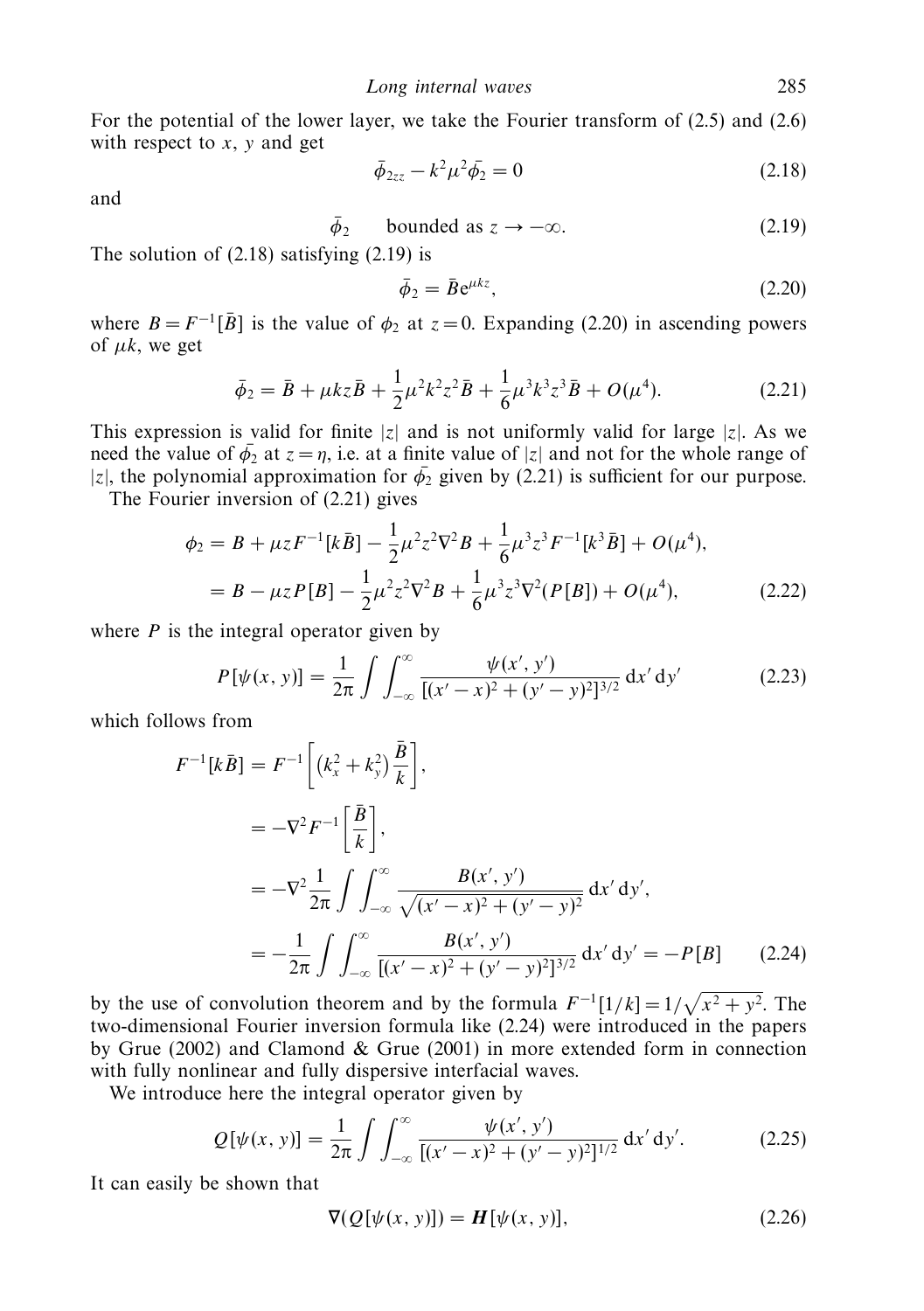where  $H$  is a vector-valued two-dimensional operator given by

$$
\begin{split} \boldsymbol{H}[\psi(x,\,y)] &= \boldsymbol{i}_x \frac{1}{2\pi} \int \int_{-\infty}^{\infty} \frac{(x'-x)\psi(x',\,y')}{[(x'-x)^2 + (y'-y)^2]^{3/2}} \, \mathrm{d}x' \, \mathrm{d}y' \\ &+ \boldsymbol{i}_y \frac{1}{2\pi} \int \int_{-\infty}^{\infty} \frac{(y'-y)\psi(x',\,y')}{[(x'-x)^2 + (y'-y)^2]^{3/2}} \, \mathrm{d}x' \, \mathrm{d}y' \end{split} \tag{2.27}
$$

The operator  $H$  will be needed in writing one of the two model equations at the end of this section.

Equation (2.22) shows that the terms containing odd powers of  $k$  in (2.21) produce terms expressed in terms of a Hilbert transform type operator when returning to physical space. This issue has previously been discussed and pursued by, for example, Choi & Camassa (1996b, 1999) in connection with internal waves and by Bingham  $\&$ Agnon (2005) in connection with Boussinesq type formulation.

The  $O(\mu^2)$  highly nonlinear model equations can now be obtained from (2.4), (2.7) and (2.8) after substituting for  $\phi_1$  and  $\phi_2$  from (2.17) and (2.22), respectively. The following equation is obtained after integrating (2.2) with respect to *z* between the limits  $\epsilon \eta$  and 1 and then using (2.4):

$$
-\frac{\partial \eta}{\partial t} + \nabla \cdot \int_{\epsilon \eta}^{1} \nabla \phi_1 \, \mathrm{d}z = 0. \tag{2.28}
$$

Substituting here for  $\phi_1$  given by (2.17) and then performing the integration gives the following equation, which constitutes one of the three model equations we are going to derive:

$$
\frac{\partial \eta}{\partial t} - \nabla \cdot (h \boldsymbol{u}_a) + \frac{1}{2} \mu^2 \nabla \cdot \left\{ h \left( \frac{1}{3} h^2 - B_2 \right) \nabla (\nabla \cdot \boldsymbol{u}_a) \right\} = 0, \tag{2.29}
$$

where we have set

$$
\boldsymbol{u}_a = \nabla \phi_a \tag{2.30}
$$

and where  $h = 1 - \epsilon \eta$ .

Integrating (2.5) with respect to *z* between the limits  $-\infty$  and  $\epsilon \eta$  and then using (2.7), we get

$$
\frac{\partial \eta}{\partial t} + \nabla \cdot \int_{-\infty}^{\epsilon \eta} \nabla \phi_2 \, \mathrm{d}z = 0. \tag{2.31}
$$

In this equation we cannot substitute for  $\phi_2$  given by (2.22) and integrate term by term with respect to *z* as one of the limits of integration is  $-\infty$ . To remove this difficulty we proceed as follows. We define a vector-valued function  $f(z)$  as

$$
f(z) = \int_{-\infty}^{z} \nabla \phi_2 \, \mathrm{d}z. \tag{2.32}
$$

Then, (2.31) can be written as

$$
\frac{\partial \eta}{\partial t} + \nabla \cdot (f)_{z=\epsilon\eta} = 0. \tag{2.33}
$$

Taking the Fourier transform of (2.32) with respect to *x* and *y* gives

$$
\bar{f} = -i k \int_{-\infty}^{z} \bar{\phi}_2 \, dz. \tag{2.34}
$$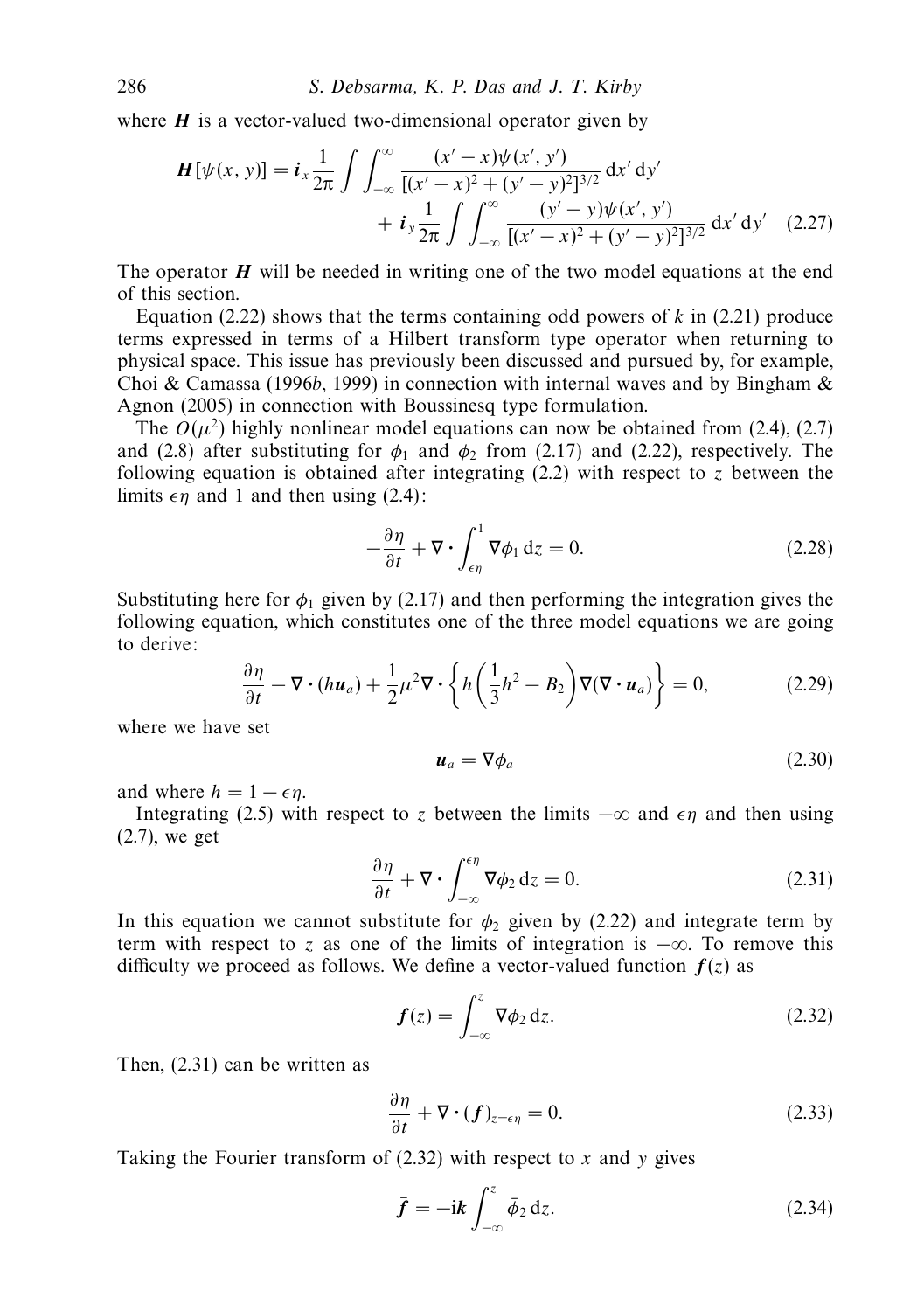Substituting for  $\bar{\phi}_2$  given by (2.20) and then integrating with respect to *z* gives

$$
\mu \bar{f} = -i \frac{k}{k} \bar{B} e^{\mu k z} \tag{2.35}
$$

or

$$
\mu \bar{f} = -i\frac{k}{k}\bar{B} - ik\mu z\bar{B} - \frac{1}{2}i\mu^2 k^2 z^2 \frac{k}{k}\bar{B} + O(\mu^3)
$$
 (2.36)

after expanding  $e^{\mu kz}$  in ascending powers of  $\mu k$ . Fourier inversion of (2.36) gives

$$
\mu f = \nabla(Q[B]) + \mu z \nabla B - \frac{1}{2} \mu^2 z^2 \nabla(\nabla^2(Q[B])) + O(\mu^3)
$$
 (2.37)

by the use of the result

$$
F^{-1}\left[\frac{\bar{B}}{k}\right] = \frac{1}{2\pi} \int \int_{-\infty}^{\infty} \frac{B(x', y')}{\sqrt{(x'-x)^2 + (y'-y)^2}} dx' dy' = Q[B],
$$

according to  $(2.24)$  and  $(2.25)$ .

Multiplying (2.33) by  $\mu$ , substituting for  $\mu f$  using (2.37) and keeping terms up to  $O(\mu^2)$  gives

$$
\mu \frac{\partial \eta}{\partial t} + P[B] + \mu \epsilon \nabla \cdot (\eta \nabla B) - \frac{1}{2} \mu^2 \epsilon^2 \nabla \cdot \{\eta^2 \nabla (P[B])\} = 0, \tag{2.38}
$$

where the relation (2.25) has been used. Equation (2.38) is the second of the three  $O(\mu^2)$  model equations, and represents depth-integrated volume conservation in the lower layer. The third equation will now be derived from (2.8). Substituting in this equation the expressions for  $\phi_1$  and  $\phi_2$  given respectively by (2.17) and (2.22), we get the following equation correct to  $O(\mu^2)$  terms:

$$
(1 - R)\eta + B_t - R\phi_{at} + \frac{1}{2}\epsilon(\nabla B)^2 - \frac{1}{2}\epsilon R(\nabla \phi_a)^2 + \frac{1}{2}\epsilon(P[B])^2 + \mu\epsilon \eta \{-P[B_t] - \epsilon(\nabla B) \cdot \nabla (P[B]) + \epsilon P[B]\nabla^2 B \} + \frac{1}{2}\mu^2 \left[ -\epsilon^2 \eta^2 \{\nabla^2 B_t - \epsilon(\nabla P[B])^2 + \epsilon(\nabla B) \cdot \nabla (\nabla^2 B) - \epsilon(\nabla^2 B)^2 + \epsilon(P[B])\nabla^2 (P[B]) \} \right. + R(h^2 - B_2)\nabla^2 \phi_{at} + \epsilon R(h^2 - B_2)(\nabla \phi_a) \cdot \nabla (\nabla^2 \phi_a) - \epsilon Rh^2 (\nabla^2 \phi_a)^2 \right] = 0. \tag{2.39}
$$

The three equations (2.29), (2.38) and (2.39) constitute the  $O(\mu^2)$  model equations where the neglected terms are of  $O(\mu^3)$ . The last two equations can be simplified considerably due to the estimate

$$
P[B] = O(\mu) \tag{2.40}
$$

that can be obtained from  $(2.38)$ . Due to the estimate  $(2.40)$ ,  $(2.38)$  and  $(2.39)$  can be reduced to the following equations, where  $O(\mu^3)$  and higher-order small terms are neglected:

$$
\mu \frac{\partial \eta}{\partial t} + P[B] + \mu \epsilon \nabla \cdot (\eta \nabla B) = 0, \qquad (2.41)
$$

$$
(1 - R)\eta + B_t - R\phi_{at} + \frac{1}{2}\epsilon(\nabla B)^2 - \frac{1}{2}\epsilon R(\nabla \phi_a)^2 + \frac{1}{2}\epsilon(P[B])^2 - \mu\epsilon \eta(P[B_t]) + \frac{1}{2}\mu^2
$$
  
 
$$
\times \left[ R(h^2 - B_2)\nabla^2 \phi_{at} + \epsilon R(h^2 - B_2)(\nabla \phi_a) \cdot \nabla (\nabla^2 \phi_a) - \epsilon Rh(\nabla^2 \phi_a)^2 \right] = 0. \quad (2.42)
$$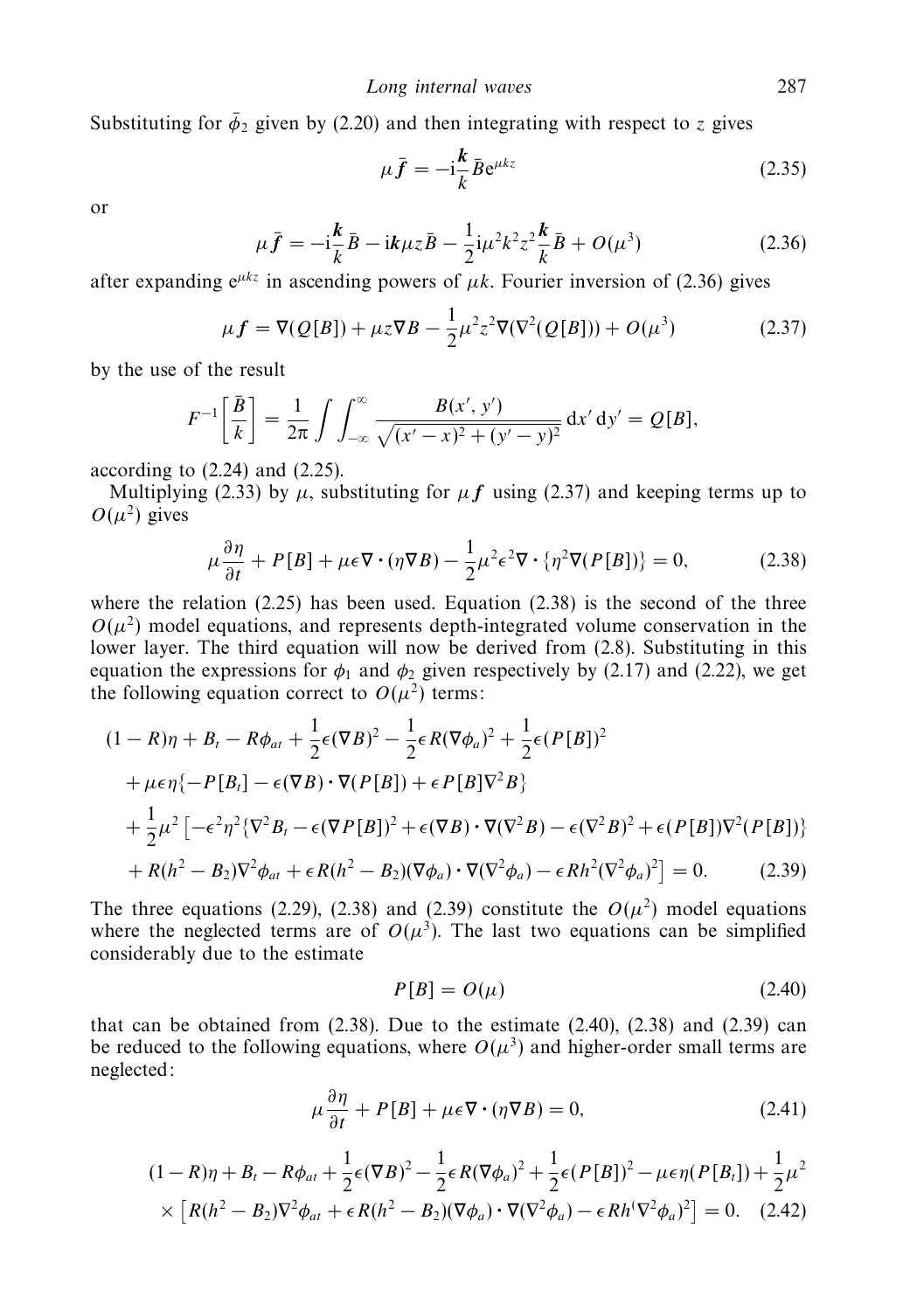We now express *B* in terms of *η* using (2.41), so that the model equations can involve only two unknowns  $\eta$  and  $\mathbf{u}_a$  governed by two equations. Taking the Fourier transform of (2.41), we can express  $\overline{B}$  as

$$
\bar{B} = \frac{\mu}{k}\bar{\eta}_t - \frac{\mathrm{i}\mu\epsilon}{k}\mathbf{k}\cdot F[\eta\nabla B] + O(\mu^3),\tag{2.43}
$$

the Fourier inversion of which gives

$$
B = \mu Q[\eta_t] + \mu \epsilon Q[\nabla \cdot (\eta \nabla B)] + O(\mu^3), \tag{2.44}
$$

where *Q* is an integral operator given by (2.25).

Inverting (2.44) for *B* gives

$$
B = \mu Q[\eta_t] + \mu^2 \epsilon Q[\nabla \cdot {\eta \nabla (Q[\eta_t])}] + O(\mu^3). \tag{2.45}
$$

Taking the gradient of (2.42) and then eliminating *B* by the use of (2.45), the following equation correct to  $O(\mu^2)$  terms is obtained, where we use the relation (2.26):

$$
(1 - R)\nabla \eta + \mu \mathbf{H}[\eta_{tt}] + \mu^2 \epsilon \mathbf{H}[\nabla \cdot \{\eta_t \mathbf{H}[\eta_t]\}] + \mu^2 \epsilon \mathbf{H}[\nabla \cdot \{\eta \mathbf{H}[\eta_{tt}]\}] - R u_{at} - \epsilon R(u_a \cdot \nabla) u_a + \mu^2 \epsilon \{\mathbf{H}[\eta_t] \cdot \nabla\} \mathbf{H}[\eta_t] + \mu^2 \epsilon \eta_t \nabla \eta_t + \mu^2 \epsilon \nabla (\eta \eta_{tt}) + \frac{1}{2} \mu^2 R \nabla \{(h^2 - B_2) \nabla \cdot u_{at}\} + \frac{1}{2} \mu^2 \epsilon R \nabla \{(h^2 - B_2) u_a \cdot \nabla (\nabla \cdot u_a)\} - \frac{1}{2} \mu^2 \epsilon R \nabla \{h^2 (\nabla \cdot u_a)^2\} = 0,
$$
\n(2.46)

where  $u_a$  is defined in (2.30). The two coupled equations (2.29) and (2.46) in terms of the two dependent variables *η* and  $u_a$  constitute the  $O(\mu^2)$  model equations for highly nonlinear internal waves in a two-layer fluid system, where the lower layer is of infinite depth.

The two model equations (2.29) and (2.46) can be written in a form more suitable for numerical time-domain solution. From these two equations we get, by successive approximation, the following  $O(\mu)$  estimates of  $\eta_t$ ,  $\mathbf{u}_{at}$  and  $\eta_{tt}$  which do not contain time derivatives:

$$
\eta_t = A + O(\mu^2), \quad \mathbf{u}_{at} = \mathbf{U} + O(\mu), \quad \eta_{tt} = A_1 + \mu A_2 + O(\mu^2), \tag{2.47}
$$

where

$$
A = \nabla \cdot (h\mathbf{u}_a),
$$
  
\n
$$
U = \left(\frac{1-R}{R}\right)\nabla \eta - \epsilon(\mathbf{u}_a \cdot \nabla)\mathbf{u}_a,
$$
  
\n
$$
A_1 = -\epsilon \nabla \cdot \{\mathbf{u}_a \nabla \cdot (h\mathbf{u}_a)\} + \left(\frac{1-R}{R}\right)\nabla \cdot (h\nabla \eta) - \epsilon \nabla \cdot \{h(\mathbf{u}_a \cdot \nabla)\mathbf{u}_a\},
$$
  
\n
$$
A_2 = -\frac{\epsilon}{R}\nabla \cdot \{h\mathbf{H}[\nabla \cdot \{(\nabla \cdot (h\mathbf{u}_a))\mathbf{u}_a\}]\} + \left(\frac{1-R}{R^2}\right)\nabla \cdot \{h\mathbf{H}[\nabla \cdot (h\nabla \eta)]\}
$$
  
\n
$$
-\frac{\epsilon}{R}\nabla \cdot \{h\mathbf{H}[\nabla \cdot \{h(\mathbf{u}_a \cdot \nabla)\mathbf{u}_a\}]\}.
$$
\n(2.48)

Substituting the expressions for  $\eta_t$ ,  $u_{at}$  and  $\eta_{tt}$  given by (2.47) in the model equations (2.29) and (2.46) leads to the following forms which are suitable for numerical timedomain solution:

$$
\eta_t = A - \frac{1}{2} \mu^2 \nabla \cdot \left\{ h \left( \frac{1}{3} h^2 - B_2 \right) \nabla (\nabla \cdot \boldsymbol{u}_a) \right\} \tag{2.49}
$$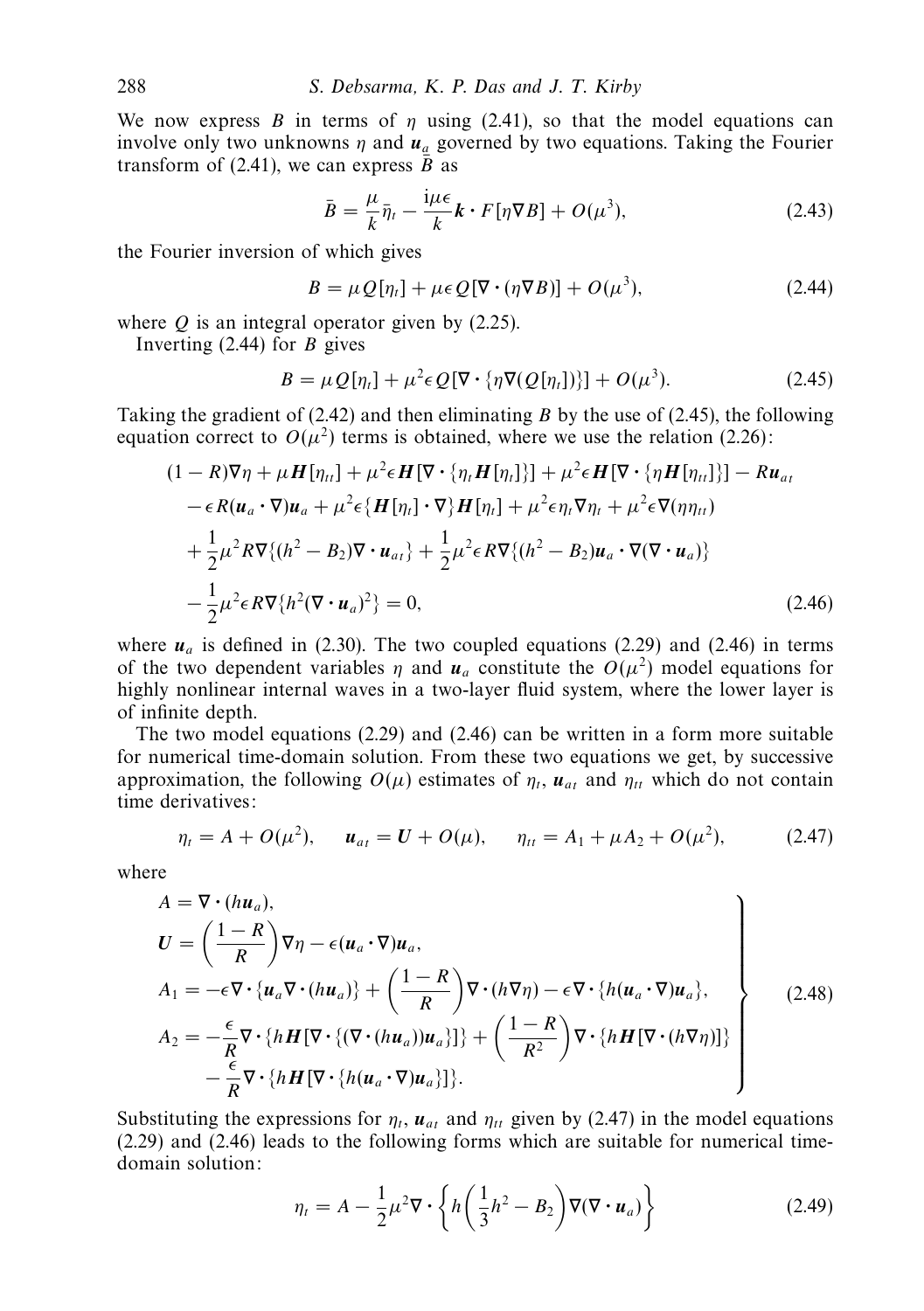and

$$
\mathbf{u}_{at} = \left(\frac{1-R}{R}\right)\nabla\eta - \epsilon(\mathbf{u}_{a}\cdot\nabla)\mathbf{u}_{a} + \frac{\mu}{R}\mathbf{H}[A_{1}] + \frac{\mu^{2}}{R}\mathbf{H}[A_{2}] + \frac{\mu^{2}\epsilon}{R}\mathbf{H}[\nabla\cdot\{AH[A]\}] + \frac{\mu^{2}\epsilon}{R}\mathbf{H}[\nabla\cdot\{\eta\mathbf{H}[A_{1}]\}] + \frac{\mu^{2}\epsilon}{R}\{\mathbf{H}[A]\cdot\nabla\}\mathbf{H}[A] + \frac{\mu^{2}\epsilon}{R}A\nabla A + \frac{\mu^{2}\epsilon}{R}\nabla(\eta A_{1}) + \frac{1}{2}\mu^{2}\nabla\{(h^{2}-B_{2})\nabla\cdot\mathbf{u}\} + \frac{1}{2}\mu^{2}\epsilon\nabla\{(h^{2}-B_{2})\mathbf{u}\cdot\nabla(\nabla\cdot\mathbf{u}_{a})\} - \frac{1}{2}\mu^{2}\epsilon\nabla\{h^{2}(\nabla\cdot\mathbf{u}_{a})^{2}\}.
$$
\n(2.50)

### *3. Propagation in one horizontal space dimension*

In this section we find the reduced form of the two equations (2.29) and (2.46) when propagation takes place in one horizontal space dimension, which we take as *x*-axis.

It can be shown that when  $\psi$  does not depend on *y*, then

$$
\boldsymbol{H}[\psi(x)] = \boldsymbol{i}_x H[\psi(x)],\tag{3.1}
$$

where  $H$  is the Hilbert transform operator given by

$$
H[\psi(x)] = \frac{1}{\pi} \int_{-\infty}^{\infty} \frac{\psi(x')}{x' - x} dx'.
$$
 (3.2)

Also, since in this particular case the dependent variables do not depend on *y*, we get

$$
\boldsymbol{u}_a = \nabla \phi_a = \boldsymbol{i}_x \phi_{a_x} = \boldsymbol{i}_x u, \tag{3.3}
$$

where the subscript *a* is subsequently dropped. Equation (2.29) then reduces to

$$
\eta_t - (hu)_x + \frac{1}{2}\mu^2 \left\{ h \left( \frac{h^2}{3} - B_2 \right) u_{xx} \right\}_x = 0, \tag{3.4}
$$

where  $O(\mu^3)$  terms are neglected.

The *y*-component of (2.46) vanishes identically, while its *x*-component becomes

$$
(1 - R)\eta_x + \mu H[\eta_{tt}] + \mu^2 \epsilon H[\{\eta_t H[\eta_t]\}_x] + \mu^2 \epsilon H[\{\eta H[\eta_{tt}]\}_x] - Ru_t + \mu^2 \epsilon H[\eta_t] \{H[\eta_t]\}_x - \epsilon Ruu_x + \mu^2 \epsilon \eta_t \eta_{xt} + \mu^2 \epsilon (\eta \eta_{tt})_x + \frac{1}{2} \mu^2 R\{(h^2 - B_2)u_{xt}\}_x + \frac{1}{2} \mu^2 \epsilon R\{(h^2 - B_2)uu_{xx}\}_x - \frac{1}{2} \mu^2 \epsilon R\{h^2 u_x^2\}_x = 0, \quad (3.5)
$$

where  $O(\mu^3)$  terms are neglected.

Therefore, when propagation takes place in one horizontal space dimension, the coupled equations (3.4) and (3.5) constitute the  $O(\mu^2)$  model equation for propagation of highly nonlinear internal waves in a two-layer fluid system in which the lower layer is of infinite depth.

The coupled equations (3.4) and (3.5) assume the following form when  $O(u^2)$  terms are neglected:

$$
\eta_t - (hu)_x = 0,\tag{3.6}
$$

$$
(1 - R)\eta_x + \mu H[\eta_{tt}] - R(u_t + \epsilon u u_x) = 0. \tag{3.7}
$$

If we write these two equations in dimensional form after writing  $1/R = \rho$  and taking  $a = h_1$ ,  $L = h_1$  then they are equivalent to (1) of Choi & Camassa (1996b) and (4.17),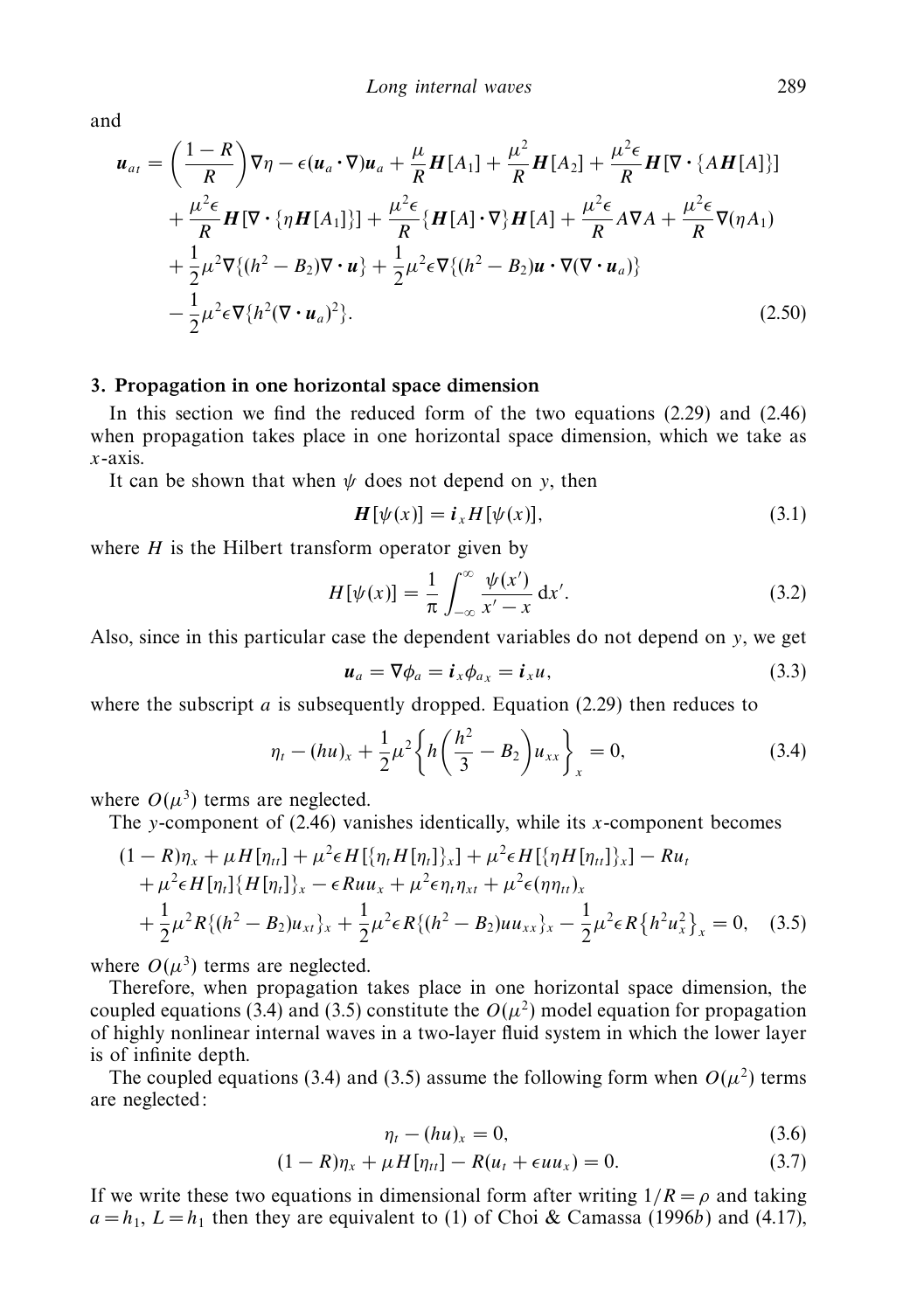(4.18) of Choi & Camassa (1999), since their  $\bar{u}_1$  can be identified with *u* of the present paper to within errors of  $O(u^2)$ .

The coupled equations (3.4) and (3.5) correct to  $O(\mu^2)$  terms, when written in terms of depth-averaged horizontal velocity of the upper-layer fluid, are equivalent to the recently derived equations (12) of Ruiz de Zárate *et al.* (2009) for the case of infinite depth fluid. From (2.17) we find that the horizontal velocity  $u_1 = \phi_{1x}$  of the upper fluid is

$$
u_1 = u(x) - \frac{1}{2}\mu^2 \{ (z-1)^2 - B_2 \} u_{xx} + O(\mu^4). \tag{3.8}
$$

Hence, the depth-averaged velocity  $\bar{u}_1$  is

$$
\bar{u}_1 = \frac{1}{1 - \epsilon \eta} \int_{\epsilon \eta}^1 u_1 \, \mathrm{d}z = u - \frac{1}{2} \mu^2 \left( \frac{1}{3} h^2 - B_2 \right) u_{xx} + O(\mu^4). \tag{3.9}
$$

Inverting this equation for *u*, we get

$$
u = \bar{u}_1 + \frac{1}{2}\mu^2 \left(\frac{1}{3}h^2 - B_2\right) \bar{u}_{1xx} + O(\mu^4). \tag{3.10}
$$

Substituting the expression for *u* given by (3.10) in (3.4), we get

$$
\eta_t - (h\bar{u}_1)_x = 0,\t\t(3.11)
$$

which is equivalent to the first of the two equations in  $(12)$  of Ruiz de Zarate *et al.* (2009) for infinite depth fluid. Next, we substitute the same expression for *u* given by (3.10) in (3.5) and arrive at the equation

$$
\bar{u}_{1t} + \epsilon \bar{u}_{1}\bar{u}_{1x} + \left(1 - \frac{1}{R}\right)\eta_{x} = \frac{\mu}{R}H[h\bar{u}]_{xt} + \frac{\mu^{2}}{3h}(h^{3}G)_{x} + \frac{\mu^{2}\epsilon}{R}\left[\eta(h\bar{u}_{1})_{xt} + \frac{1}{2}[(h\bar{u}_{1})_{x}]^{2}\right]_{x} + \frac{\mu^{2}\epsilon}{R}H[\eta H[h\bar{u}_{1}]_{x}]_{xt} + \frac{\mu^{2}\epsilon}{2R}[(H[h\bar{u}_{1}]_{x})^{2}]_{x} + O(\mu^{3}) \quad (3.12)
$$

with

$$
G = \bar{u}_{1xt} + \epsilon \bar{u}_1 \bar{u}_{1xx} - \bar{u}_{1x}^2, \tag{3.13}
$$

which is equivalent to the second of the two equations in  $(12)$  of Ruiz de Zarate *et al.* (2009).

## *4. Linear dispersion relation*

In this section we find the linear dispersion relation from the two model equations (2.29) and (2.46). Firstly, we write below the full linear dispersion relation that can be obtained from the linearized form of the governing equations  $(2.2)$ – $(2.8)$  after assuming space–time dependence of the dependent variables to be of the form  $\exp i(k \cdot r - \omega t)$ . The phase speed resulting from the full linear problem is denoted by  $c_F$  and is given by

$$
c_E^2 = \left(\frac{\omega}{k}\right)^2 = \frac{(1 - R)T}{\mu k (R + T)}, \qquad T = \tanh \mu k. \tag{4.1}
$$

For very long waves, i.e. for  $\mu \to 0$ , the above dispersion relation simplifies to

$$
c_{LW}^2 = \frac{1 - R}{R}.\tag{4.2}
$$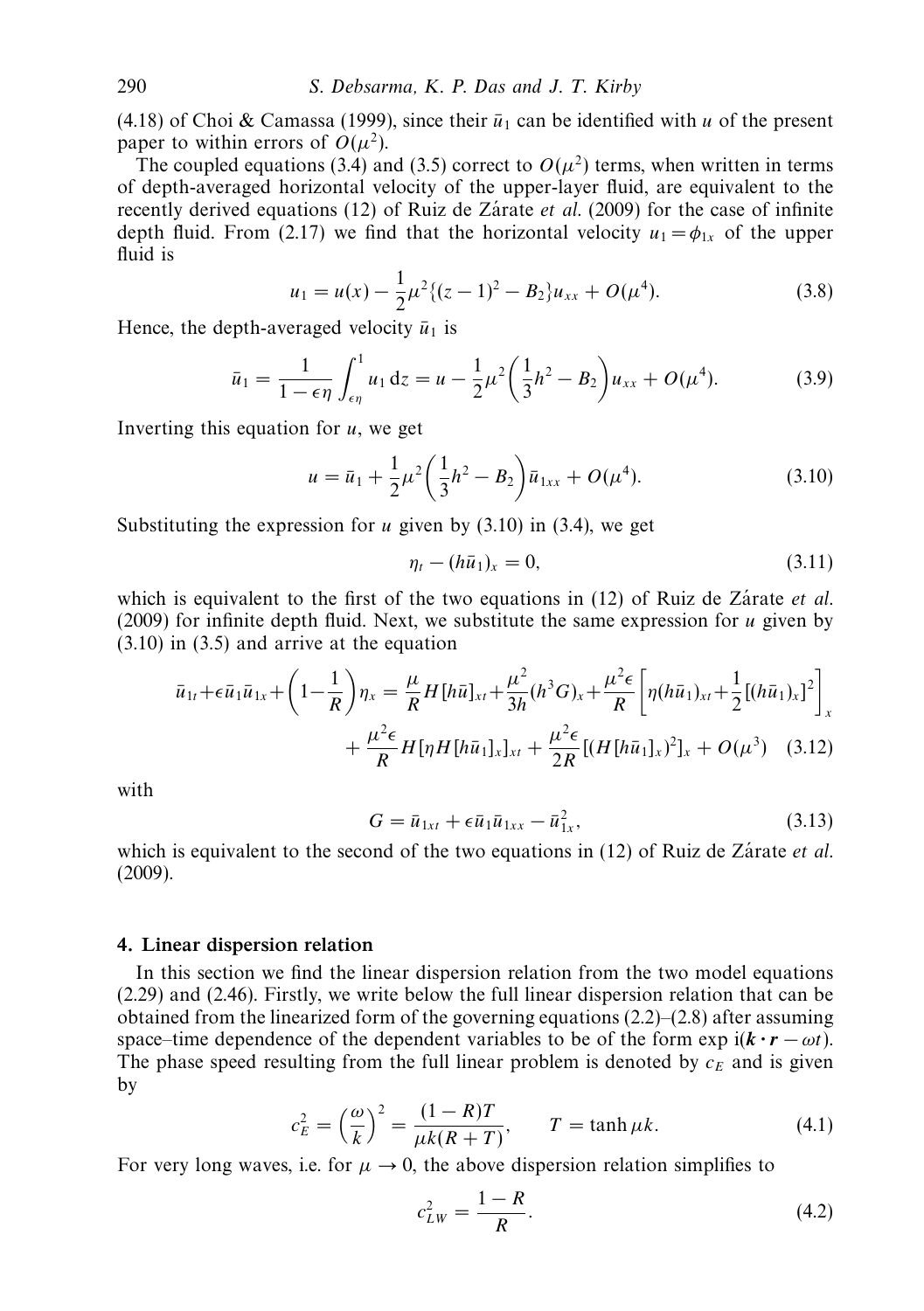Choi  $\&$  Camassa (1999) give the dispersion relation for their model in (4.41). In the infinitely deep-water  $(kh_2 \rightarrow \infty)$  limit and in dimensionless form, this reduces to

$$
c_{CC}^2 = \frac{1 - R}{R + \mu k}.
$$
\n(4.3)

Choi  $\&$  Camassa (1999) point out that this expression is asymptotically equivalent to the BO dispersion relation

$$
c_{BO}^2 = \frac{(1 - R)}{R} \left(1 - \frac{\mu k}{2R}\right)^2,\tag{4.4}
$$

which follows from  $(2.9)$  in Choi & Camassa (1999). It is seen below that  $(4.3)$  and (4.4) diverge fairly rapidly for realistic ranges of wavelengths, indicating that (4.3) should be thought of as the proper expression for the model equations by Choi  $\&$ Camassa (1999).

Turning to the present model, the linearized form of (2.29) is

$$
\eta_t - P_a + \frac{1}{2}\mu^2 \left(\frac{1}{3} - B_2\right) \nabla^2 P_a = 0,\tag{4.5}
$$

where we have set

$$
\nabla \cdot \boldsymbol{u}_a = P_a. \tag{4.6}
$$

Next, taking the divergence of the linearized form of (2.46), we get

$$
(1 - R)\nabla^2 \eta + \frac{\mu}{2\pi} \nabla^2 \int \int_{-\infty}^{\infty} \frac{\eta_{tt}(x', y')}{[(x' - x)^2 + (y' - y)^2]^{1/2}} dx' dy' - R P_{at} + \frac{1}{2} \mu^2 R (1 - B_2) \nabla^2 P_{at} = 0, \quad (4.7)
$$

where we have used (4.6). Assuming space–time dependence of *η* and *Pa* to be of the form exp i( $\mathbf{k} \cdot \mathbf{r} - \omega t$ ), (4.5) and (4.9) produce, as shown in Appendix A, the linear dispersion relation for the present model

$$
c^{2} = \frac{(1 - R)T_{approx}}{\mu k (R + T_{approx})}; \qquad T_{approx} = \mu k \frac{1 + \frac{1}{2} \left(\frac{1}{3} - B_{2}\right) \mu^{2} k^{2}}{1 + \frac{1}{2} (1 - B_{2}) \mu^{2} k^{2}},
$$
(4.8)

where  $T_{approx}$  represents an approximation to the tanh function appearing in (4.1). The free parameter  $B_2$  can be chosen by forcing  $T_{approx}$  to correspond to the (2,2) Padé approximant

$$
T_{approx} \to T_{Pad\acute{e}} = \mu k \frac{1 + \frac{1}{15} \mu^2 k^2}{1 + \frac{2}{5} \mu^2 k^2},
$$
\n(4.9)

which follows if we take  $B_2 = 1/5$ , which gives  $(a-1)^2 = 1/5$ , or  $a = 1-1/\sqrt{3}$  $5=0.5528,$ corresponding to a reference elevation for *u* or  $\phi_1$  in the upper layer slightly above the mid depth of the layer.

Figure 2 displays dispersion relation results for a density ratio  $\rho = 1/R = 1.05$  and a range of relative upper-layer depths  $0 < \mu k < 5$ , which covers the range from shallow to deep upper-layer depth relative to the interfacial wavelength. In figure  $2(a)$ , results for  $c^2$  for the present theory are shown together with long wave, BO and Choi  $\&$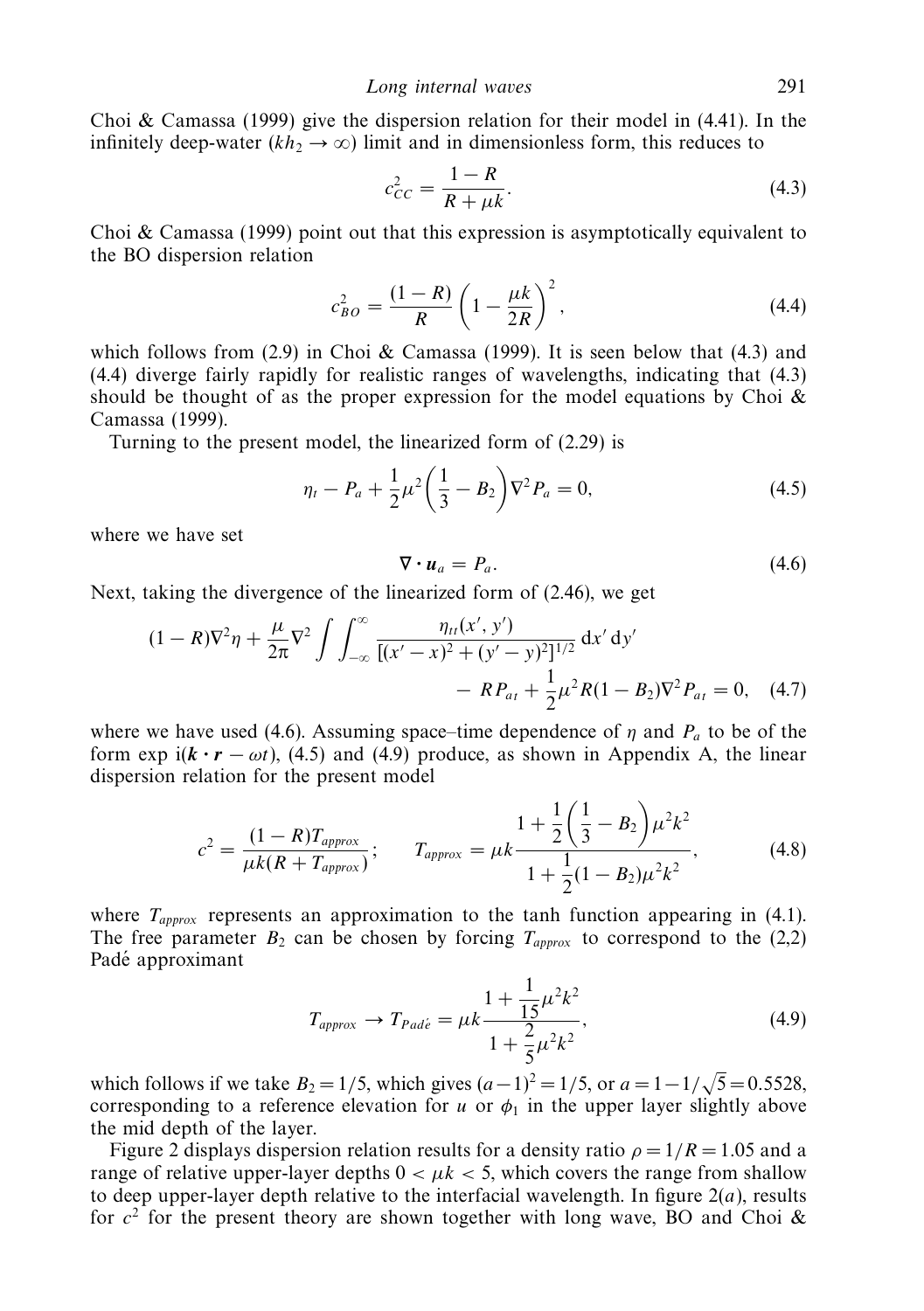

FIGURE 2. Normalized phase speed squared versus wavenumber for  $\rho = 1/R = 1.05$ . (a) Values of  $c^2$  normalized by exact linear theory  $c_E^2$  for the present theory (solid line), Choi & Camassa (1999) (dashed line), BO (dash-dot line) and long wave theory (dotted line). (b) Per cent error in  $c^2$  for the present theory.

Camassa (1999) results, each of which have been normalized by the full linear theory result (4.1). The long wave result is seen to deviate rapidly from the exact solution. The improvement afforded by BO and Choi & Camassa (1999) results is only slight, and the two results then diverge in opposite directions, with the BO result breaking down for  $\mu k \geqslant 2R$ . In contrast, the dispersion relation predicted by the present  $O(\mu^2)$ theory is relatively robust over a wide range of upper-layer depths. Figure  $2(b)$  shows the per cent error in predicted phase speed squared for the present theory, which is typically less than 1% for a reasonably wide range of upper-layer depths.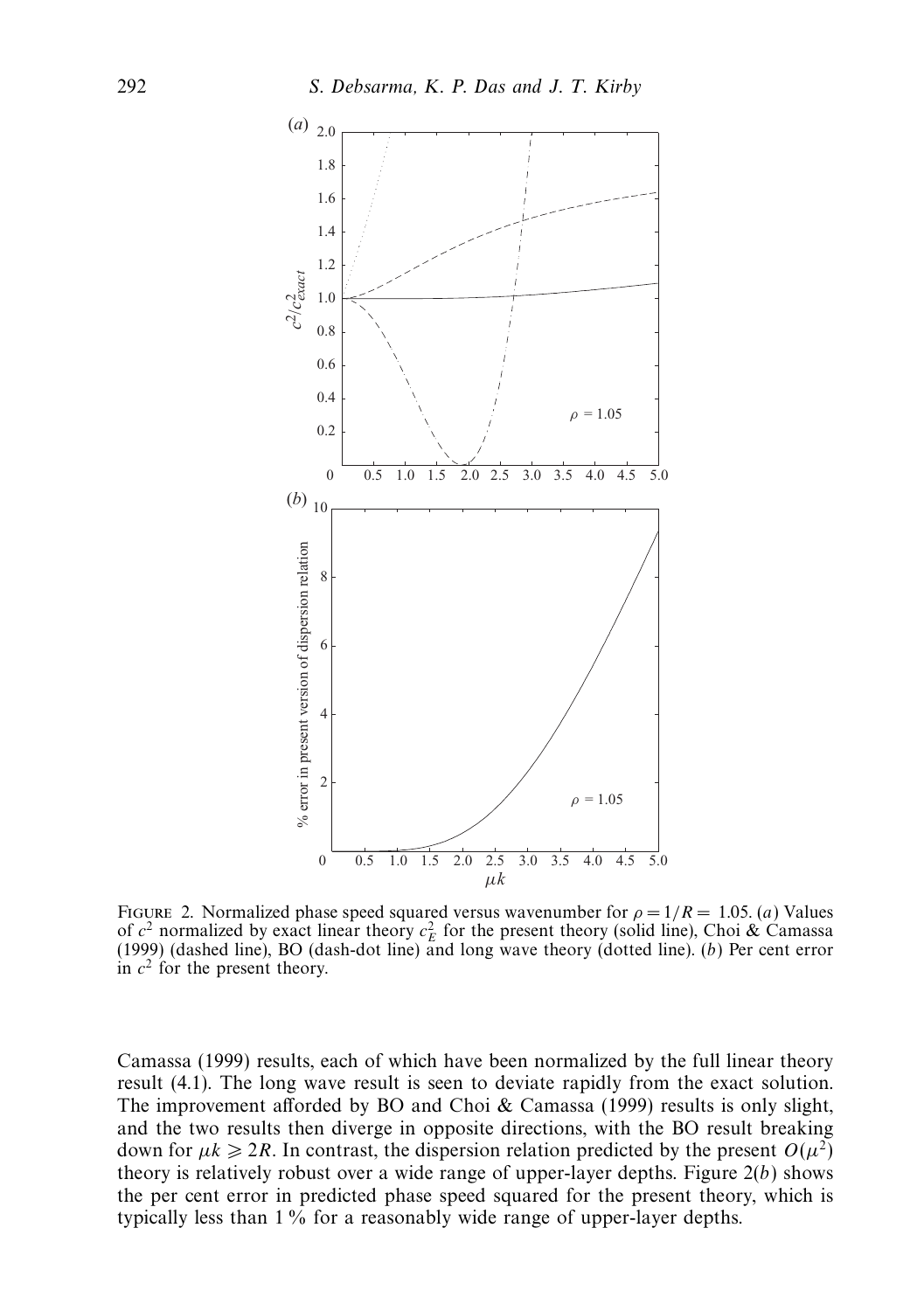#### *5. Travelling wave solution*

For waves of finite amplitude propagating along *x*-axis with a constant velocity *U*, we substitute  $\eta = \eta(X)$  and  $u = u(X)$ , with  $X = x - Ut$  in the coupled equations (3.4) and (3.5), which are the  $O(\mu^2)$  model equations for propagation in one horizontal space dimension. The two equations then assume the following form, where  $O(\mu^3)$ terms are neglected:

$$
-U\eta_X - (hu)_X + \frac{1}{2}\mu^2 \left\{ h \left( \frac{1}{3}h^2 - B_2 \right) u_{XX} \right\}_X = 0, \tag{5.1}
$$

$$
(1 - R)\eta_X + \mu U^2 H[\eta_{XX}] + \mu^2 \epsilon U^2 H[\{\eta_X H[\eta_X]\}_X] + \mu^2 \epsilon U^2 H[\{\eta H[\eta_{XX}]\}_X]
$$
  
+ 
$$
RUu_X + \mu^2 \epsilon U^2 \{H[\eta_X]\partial_X\}H[\eta_X] - \epsilon R u u_X + \mu^2 \epsilon U^2 \eta_X \eta_{XX} + \mu^2 \epsilon (\eta \eta_{XX})_X
$$
  
- 
$$
\frac{1}{2} \mu^2 RU \{ (h^2 - B_2) u_{XX} \}_X + \frac{1}{2} \mu^2 \epsilon R \{ (h^2 - B_2) u u_{XX} \}_X - \frac{1}{2} \mu^2 \epsilon R \{ h^2 u_X^2 \}_X = 0.
$$
 (5.2)

Terms involving repeated Hilbert transform operator in (5.2) are not new here as similar terms appear in  $(3.6)$  of Clamond & Grue (2001). Integrating  $(5.1)$  and  $(5.2)$ once and assuming that *η*, *u* and their derivatives vanish at  $|X| \rightarrow \infty$ , which are the requirements for a solitary wave, we get

$$
-U\eta - hu + \frac{1}{2}\mu^2 h \left(\frac{1}{3}h^2 - B_2\right) u_{XX} = 0
$$
\n(5.3)

and

$$
(1 - R)\eta + \mu U^2 H[\eta_X] + \mu^2 \epsilon U^2 H[\eta_X H[\eta_X]] + \mu^2 \epsilon U^2 H[\eta H[\eta_{XX}]]
$$
  
+  $RUu + \frac{1}{2}\mu^2 \epsilon U^2 \{H[\eta_X]\}^2 - \frac{1}{2}\epsilon Ru^2 + \frac{1}{2}\mu^2 \epsilon U^2 \eta_X^2 + \mu^2 \epsilon \eta_{XX}$   
-  $\frac{1}{2}\mu^2 RU(h^2 - B_2)u_{XX} + \frac{1}{2}\mu^2 \epsilon R(h^2 - B_2)uu_{XX} - \frac{1}{2}\mu^2 \epsilon Rh^2 u_X^2 = 0.$  (5.4)

Inverting (5.3) for *u* gives (correct to  $O(\mu^2)$  terms)

$$
u = \frac{-U\eta}{h} - \frac{1}{2}\mu^2 U\left(\frac{1}{3}h^2 - B_2\right)\left(\frac{\eta}{h}\right)_{XX}.\tag{5.5}
$$

Substituting this expression for *u* in (5.4), the following equation is obtained correct to *O*(*µ*2) terms determining *η*:

$$
(1 - R)\eta - \frac{RU^2\eta}{h^2} + \frac{\epsilon R U^2 \eta^2}{2h^2} + \mu U^2 \frac{d}{dX} H[\eta]
$$
  
+  $\mu^2 U^2 \left(\epsilon \eta + \frac{R}{3h}\right) \frac{d^2 \eta}{dX^2} + \frac{1}{2} \mu^2 \epsilon U^2 \left(1 + \frac{R}{3h^2}\right) \left(\frac{d\eta}{dX}\right)^2$   
+  $\frac{1}{2} \mu^2 \epsilon U^2 \left\{\frac{d}{dX} H[\eta]\right\}^2 + \mu^2 \epsilon U^2 \frac{d}{dX} H\left[\eta \frac{d}{dX} H[\eta]\right] = 0.$  (5.6)

If in the relation (2.1) introduced to write the governing equations in dimensionless form we replace  $U_0$  by  $c_0 = \sqrt{gh_1(1 - R)/R}$ , the velocity of a very long internal wave, and  $\alpha$  by  $h_1$ , then (5.6) can be written as follows, where  $\eta$  and *U* represent dimensionless quantities  $\eta^*/h_1$  and  $U^*/c_0$ , and where we set  $\rho = 1/R$ :

$$
-\frac{\eta}{U^2} + \frac{1}{2(1-\eta)^2} - \frac{1}{2} - \mu \rho H[\eta_X] = \mu^2 F(\eta, \eta_X, \eta_{XX}),
$$
\n(5.7)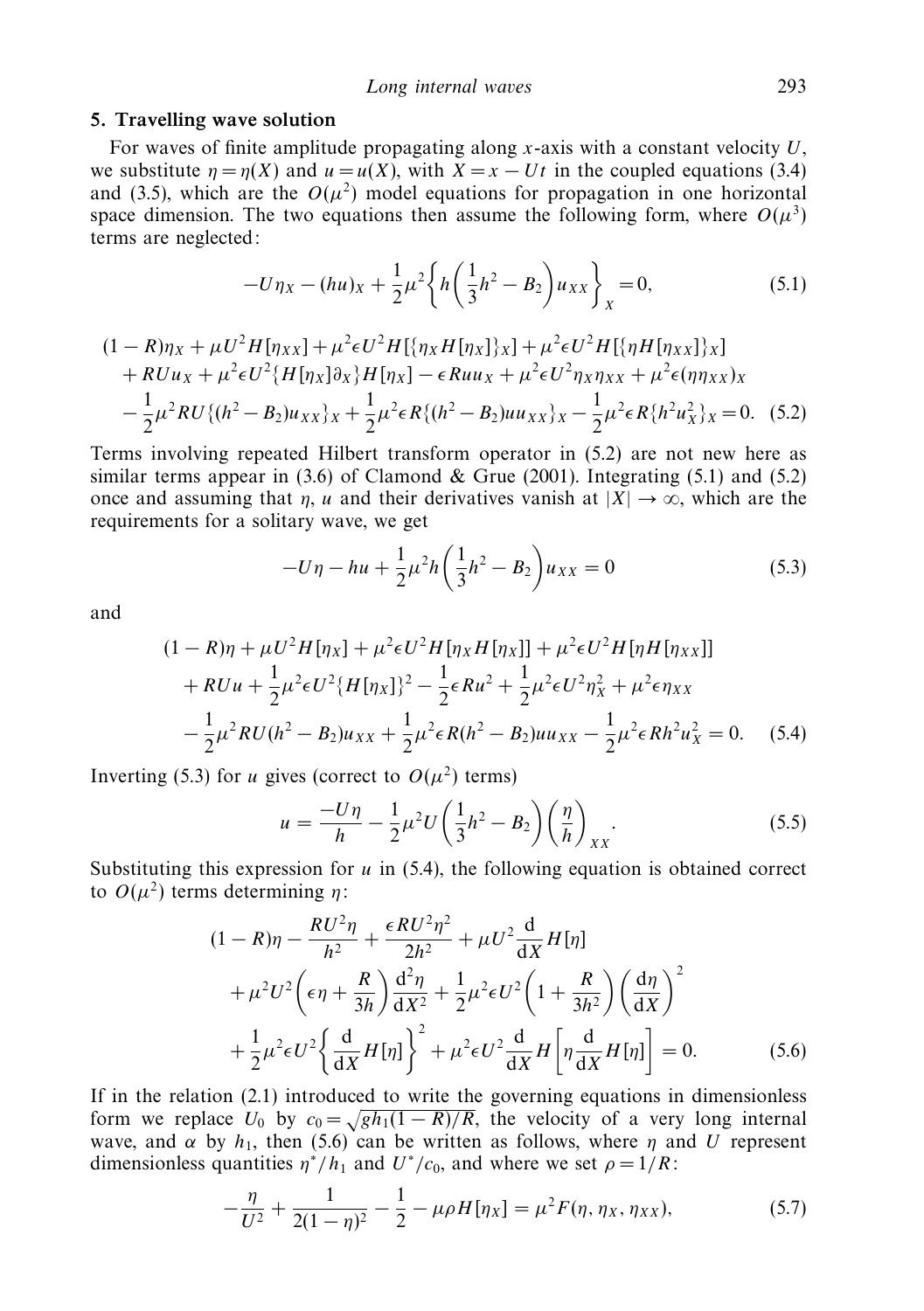where

$$
F(\eta, \eta_X, \eta_{XX}) = \frac{1}{2} \left( \rho + \frac{1}{3h^2} \right) \left( \frac{d\eta}{dX} \right)^2 + \left( \rho \eta + \frac{1}{3h} \right) \frac{d^2 \eta}{dX^2} + \rho \frac{d}{dX} H \left[ \eta \frac{d}{dX} H[\eta] \right] + \frac{1}{2} \rho \left\{ \frac{d}{dX} H[\eta] \right\}^2. \tag{5.8}
$$

If  $O(\mu^2)$  terms are neglected, then (5.7) becomes

$$
-\frac{\eta}{U^2} + \frac{1}{2(1-\eta)^2} - \frac{1}{2} - \mu \rho H[\eta_X] = 0.
$$
 (5.9)

Let for  $U = U^{(0)}$  the solution of (5.9) for *η* be  $\eta^{(0)}(X)$ , i.e.  $\eta^{(0)}(X)$  satisfies the equation,

$$
-\frac{\eta^{(0)}}{U^{(0)2}} + \frac{1}{2(1-\eta^{(0)})^2} - \frac{1}{2} - \mu \rho H \left[ \eta_X^{(0)} \right] = 0. \tag{5.10}
$$

Now let

$$
\eta = \eta^{(0)}(X) + \mu^2 \eta^{(1)}(X) \tag{5.11}
$$

be the solution of (5.7) with  $U = U^{(0)}$ , where  $\eta^{(0)}(X)$  satisfies (5.10). Substituting for  $\eta$ given by (5.11) in (5.7) with  $U = U^{(0)}$  and then equating  $O(\mu^2)$  terms on both sides, the following equation is obtained determining  $\eta^{(1)}(X)$ ,

$$
\left[ -\frac{1}{U^{(0)2}} + \frac{1}{(1 - \eta^{(0)})^3} - \mu \rho \partial_X H \right] \eta^{(1)} = F(\eta^{(0)}, \eta_X^{(0)}, \eta_{XX}^{(0)}). \tag{5.12}
$$

Finally, if we normalize *X* by  $h_1$  instead of by *L*, according to (2.1), we have  $\mu = 1$ and consequently we find that

$$
\eta = \eta^{(0)}(X) + \eta^{(1)}(X) \tag{5.13}
$$

is the solution of the following equation for  $U = U^{(0)}$ ,

$$
-\frac{\eta}{U^2} + \frac{1}{2(1-\eta)^2} - \frac{1}{2} - \rho H[\eta_X] = F(\eta, \eta_X, \eta_{XX}),
$$
\n(5.14)

where  $\eta^{(0)}(X)$  satisfies the equation

$$
-\frac{\eta}{U^2} + \frac{1}{2(1-\eta)^2} - \frac{1}{2} - \rho H[\eta_X] = 0
$$
\n(5.15)

for  $U = U^{(0)}$ , and  $\eta^{(1)}(X)$  is obtained from the equation

$$
\[ -\frac{1}{U^{(0)2}} + \frac{1}{(1 - \eta^{(0)})^3} - \rho \partial_X H \] \eta^{(1)} = F(\eta^{(0)}, \eta_X^{(0)}, \eta_{XX}^{(0)}). \tag{5.16}
$$

Equation (5.15) is same as (13) of Choi & Camassa (1996b) and (4.46) of Choi & Camassa (1999). Therefore, having obtained the solution of (5.15) for  $U = U^{(0)}$  by Newton's method following Choi & Camassa (1996b) or Choi & Camassa (1999), we can get  $\eta^{(1)}(X)$  from (5.16). This gives solitary wave solutions (5.13) for long internal waves in a two-fluid system for different wave speeds.

The method of Choi  $&$  Camassa (1996b) for solving their equation (13) is applied here to recompute the solution  $\eta^{(0)}(X)$  of (5.15) for two different values of  $U = 1.20$ ,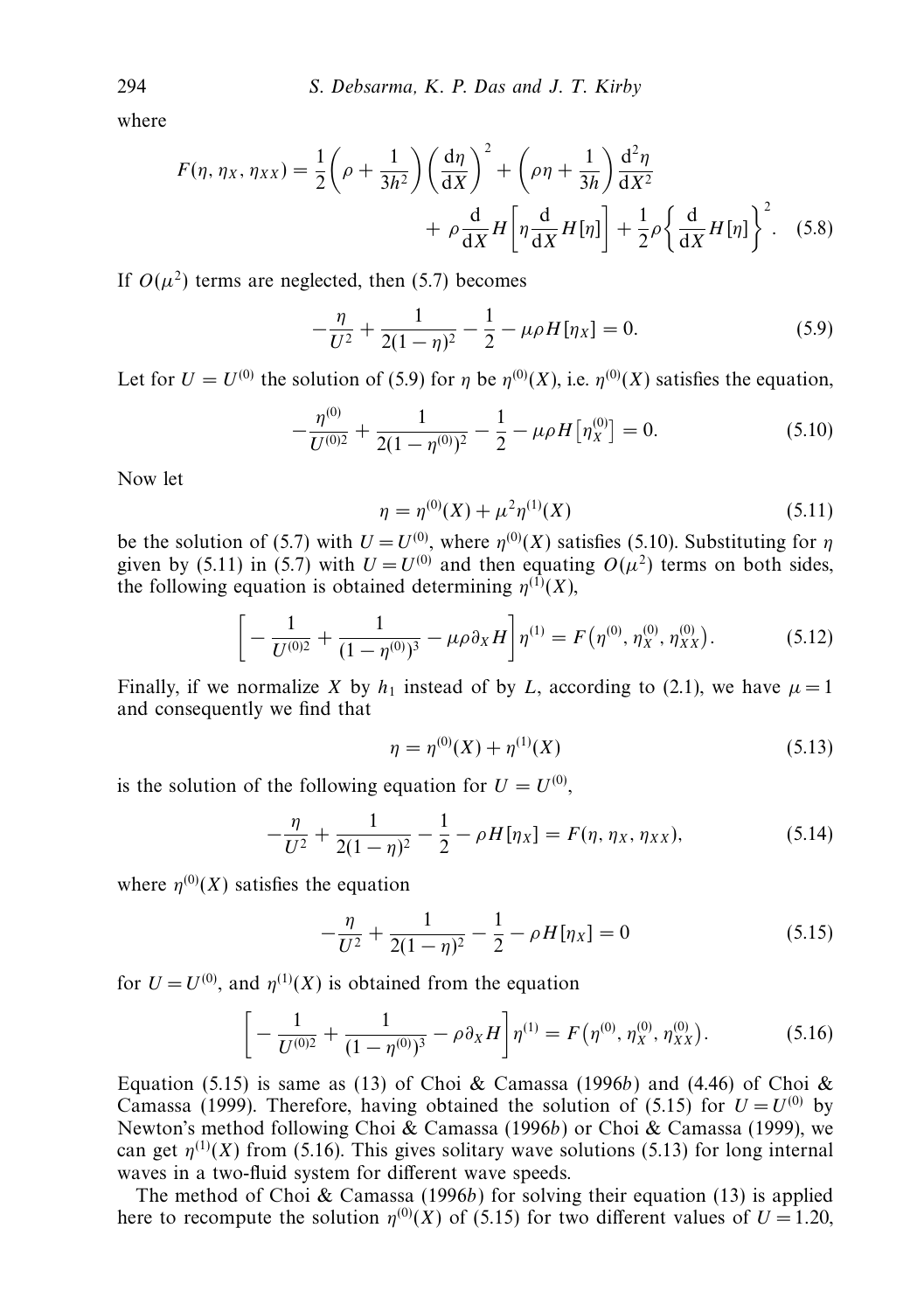

Figure 3. Comparison of *O*(*µ*) wave profile and *O*(*µ*2) wave profile; *ρ* = 1*/R* = 1.05. (a)  $U = 1.20$ , (b)  $U = 1.50$ .  $\cdots$   $\cdots$   $\cdots$   $\dot{O}(\mu)$  wave profile;

1.50 and for  $\rho = 1.05$ , 1.28 choosing

$$
\eta^{(0)}(X) = -\frac{\alpha}{1 + \frac{9\alpha^2 X^2}{16\rho}}, \quad U = 1 + \frac{3}{8}\alpha,
$$
\n(5.17)

which is the solution of BO equation, as the initial guess. The numerical scheme is given in detail in Choi & Camassa (1996b). Here we have followed the same scheme. We take  $\rho = 1.05$ , 1.28 and  $U = 1.20$ , 1.50. Substituting this solution  $\eta^{(0)}(X)$  on the right-hand side of (5.16) we solve this equation for  $\eta^{(1)}(X)$  with the same kind of discretization as for solving (5.15). The solitary wave profile  $\eta(X) = \eta^{(0)}(X) + \eta^{(1)}(X)$ for two different values of *U* and two different values of  $\rho$  are shown in figure 3(*a*, *b*) and figure  $4(a, b)$  showing profiles correct to both  $O(\mu)$  and  $O(\mu^2)$  terms.

Finally, we plot  $-\eta(0)$ , the maximum depression of solitary wave profile against *U*, the solitary wave speed in figure 5.

In figure  $3(a, b)$  and figure  $4(a, b)$  solitary wave profiles are for fixed value of velocity. We have also plotted solitary wave profiles obtained from (5.7) and (5.9) for fixed value of amplitude. These are shown in figure  $6(a, b)$ . It is observed that at  $O(\mu^2)$  order solitary wave crest becomes flattened and it is more clear for larger amplitudes.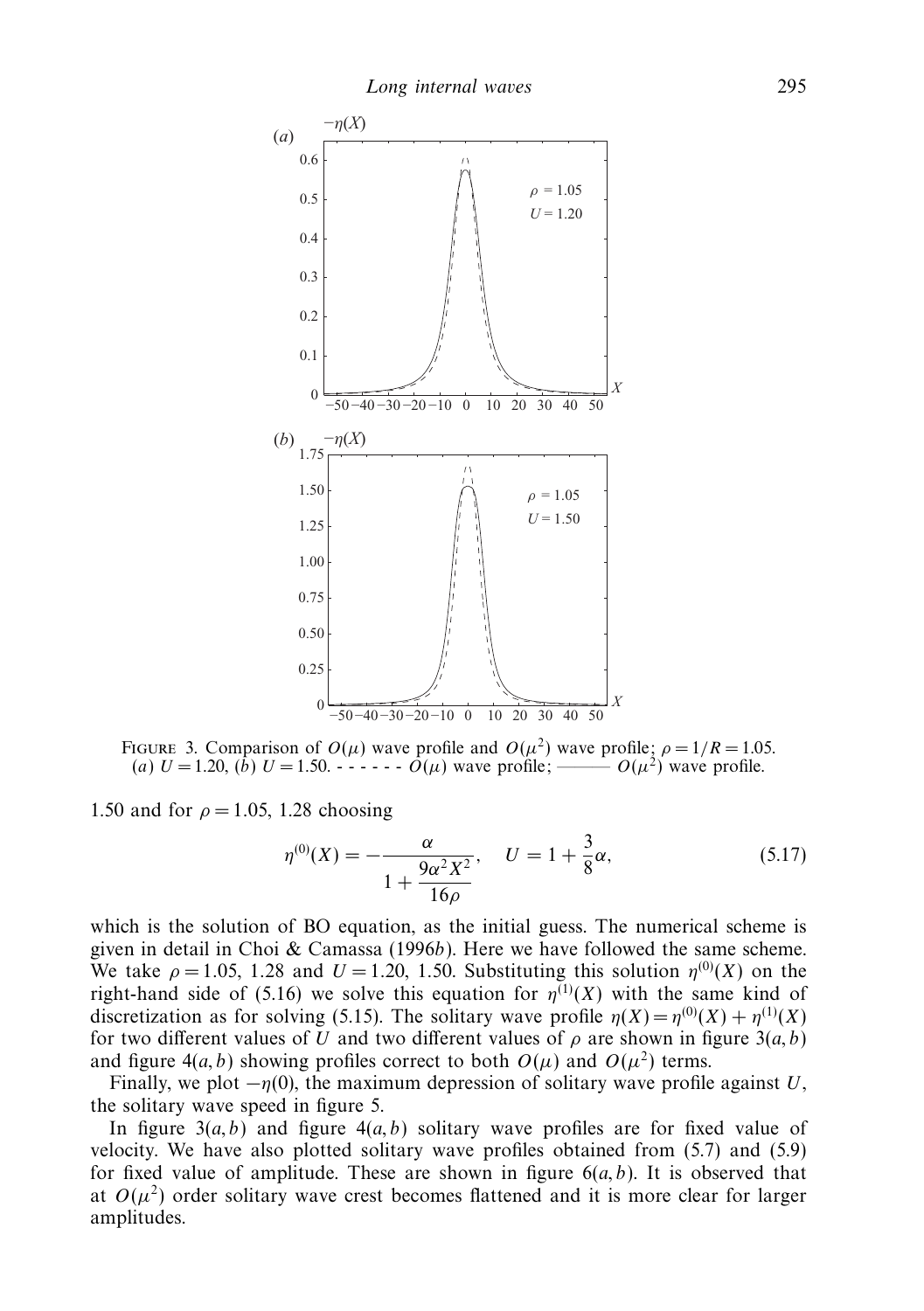

FIGURE 4. Comparison of  $O(\mu)$  wave profile and  $O(\mu^2)$  wave profile;  $\rho = 1/R = 1.28$ . (a)  $U = 1.20$ , (b)  $U = 1.50$ .  $\cdots$   $\cdots$   $\cdots$   $\cdots$   $\cdots$   $\cdots$   $\cdots$   $\cdots$   $\cdots$   $\cdots$   $\cdots$   $\cdots$   $\cdots$   $\cdots$   $\cdots$   $\cdots$   $\cdots$   $\cdots$   $\cdots$   $\cdots$   $\cdots$   $\cdots$   $\cdots$   $\cdots$ 



FIGURE 5. Maximum depression  $-\eta(0)$  against velocity *U*;  $\rho = 1/R = 1.05$ ; - - - - - - for  $O(\mu)$ equation; ——— for  $O(\mu^2)$  equation.

To compare solitary wave profiles obtained numerically from  $O(\mu^2)$  evolution equation (5.7) with the wave profiles obtained from full Euler equations algorithm (shown in Grue *et al.* 1999) we have plotted figure  $7(a, b)$  for  $\rho^{-1} = R = 0.78$  and for two different values of wave amplitude  $a_m$ . In figure  $7(a)$  Euler's wave profile is for the case when the depth ratio of the upper fluid layer to the lower fluid layer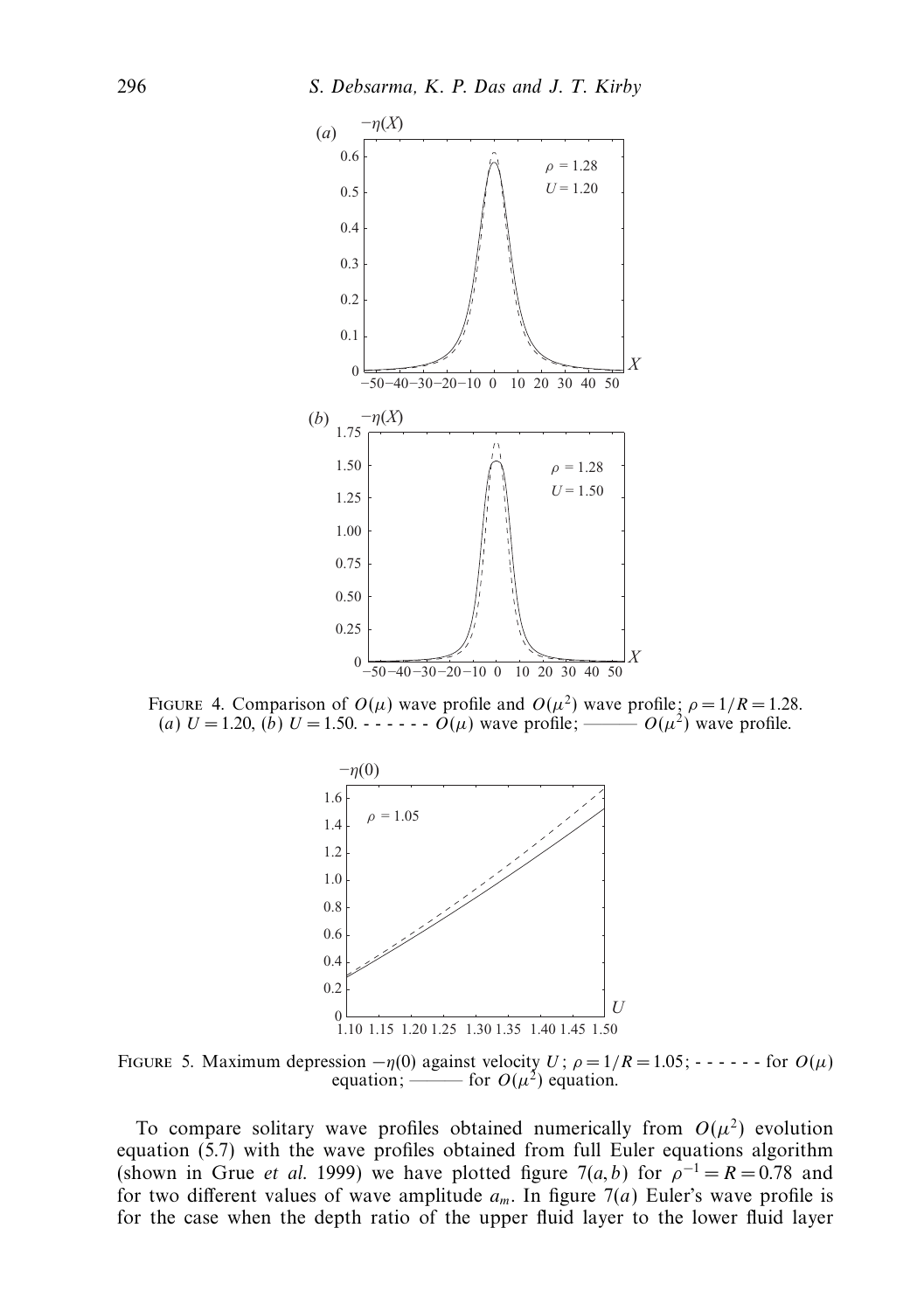

FIGURE 6. Comparison of  $O(\mu)$  wave profile and  $O(\mu^2)$  wave profile;  $\rho = 1.05$ ; - - - - - $O(\mu)$  wave profile; ———  $O(\mu^2)$  wave profile.

is 1:9 and in figure  $7(b)$  the depth ratio is 1:24. Solitary wave profiles as obtained from  $O(\mu)$  evolution equation (5.9) are also plotted in figure 7(*a*, *b*). These figures show that  $O(\mu^2)$  evolution equation (5.7) gives more appropriate results than  $O(\mu)$ evolution equation (5.9).

Figure 8 shows a comparison of solitary wave amplitude against velocity as estimated from  $O(\mu)$  evolution equation (5.9),  $O(\mu^2)$  evolution equation (5.7) and also from Euler's estimate by taking the depth ratio 1:99 (figure 10b of Camassa et. al. 2006). It is found that as far as solitary wave amplitude is concerned, the  $O(\mu^2)$  evolution equation (5.7) predicts almost accurately the solitary wave amplitude provided that the lower fluid is deep enough and velocity is small enough.

#### *6. A time-domain solution for weakly nonlinear case*

As a simplest time-domain solution of (3.4) and (3.5) in the weakly nonlinear case we consider the propagation of an approximate solitary wave following the numerical method given by Nguyen & Dias (2008).

If in (2.1) we take  $U_0 = \sqrt{gh_1(1 - R)/R}$  instead of  $U_0 = \sqrt{gh_1}$  then (3.4) and (3.5) assume the following forms:

$$
\left(\frac{1-R}{R}\right)\eta_t = (hu)_x - \frac{1}{2}\mu^2 \left\{ h \left(\frac{h^2}{3} - B_2 \right) u_{xx} \right\}_x \tag{6.1}
$$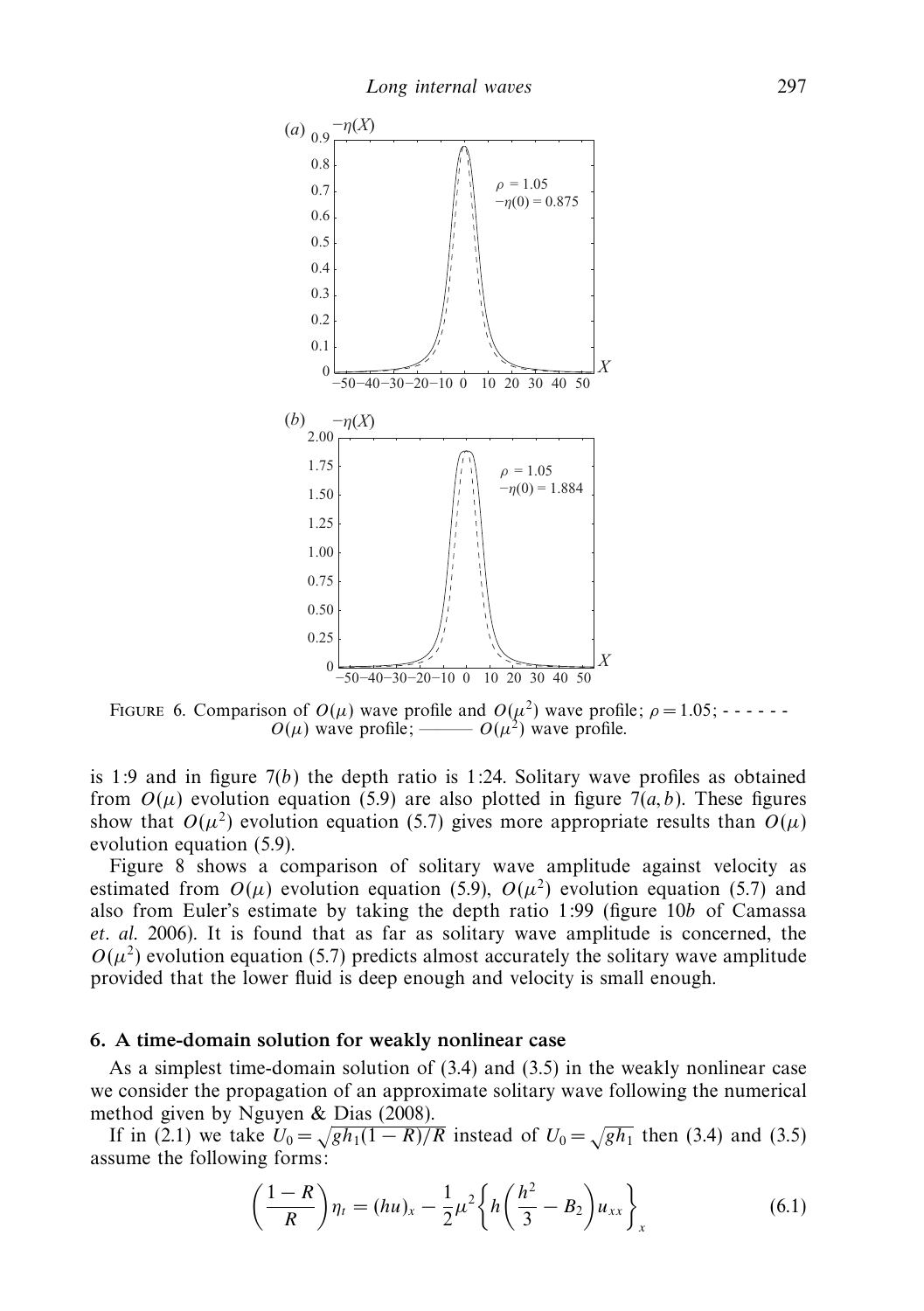

FIGURE 7. Comparison of  $O(\mu)$  wave profile and  $O(\mu^2)$  wave profile with Euler's result; *ρ*<sup>−</sup><sup>1</sup> = 0.78; (a) *h*1:*h*<sup>2</sup> = 1:9; −*η*(0) = .92246; (b) *h*1:*h*<sup>2</sup> = 1:24; −*η*(0) = 1.7955; . . . . . . . . . Euler equation solution (Camassa *et al.* 2006);  $- - - - -$  *O(* $\mu$ *)* wave profile; ———  $O(\mu^2)$  wave profile.



FIGURE 8. Velocity *U* versus amplitude  $\eta(0)$  of solitary wave profile;  $R = \rho^{-1} = 0.78$ ; Euler equations result (Camassa *et al.* 2006) for  $h_1: h_2 = 1:99$  (dotted line);  $O(\mu)$  wave profile (dashed line);  $O(\mu^2)$  wave profile (solid line).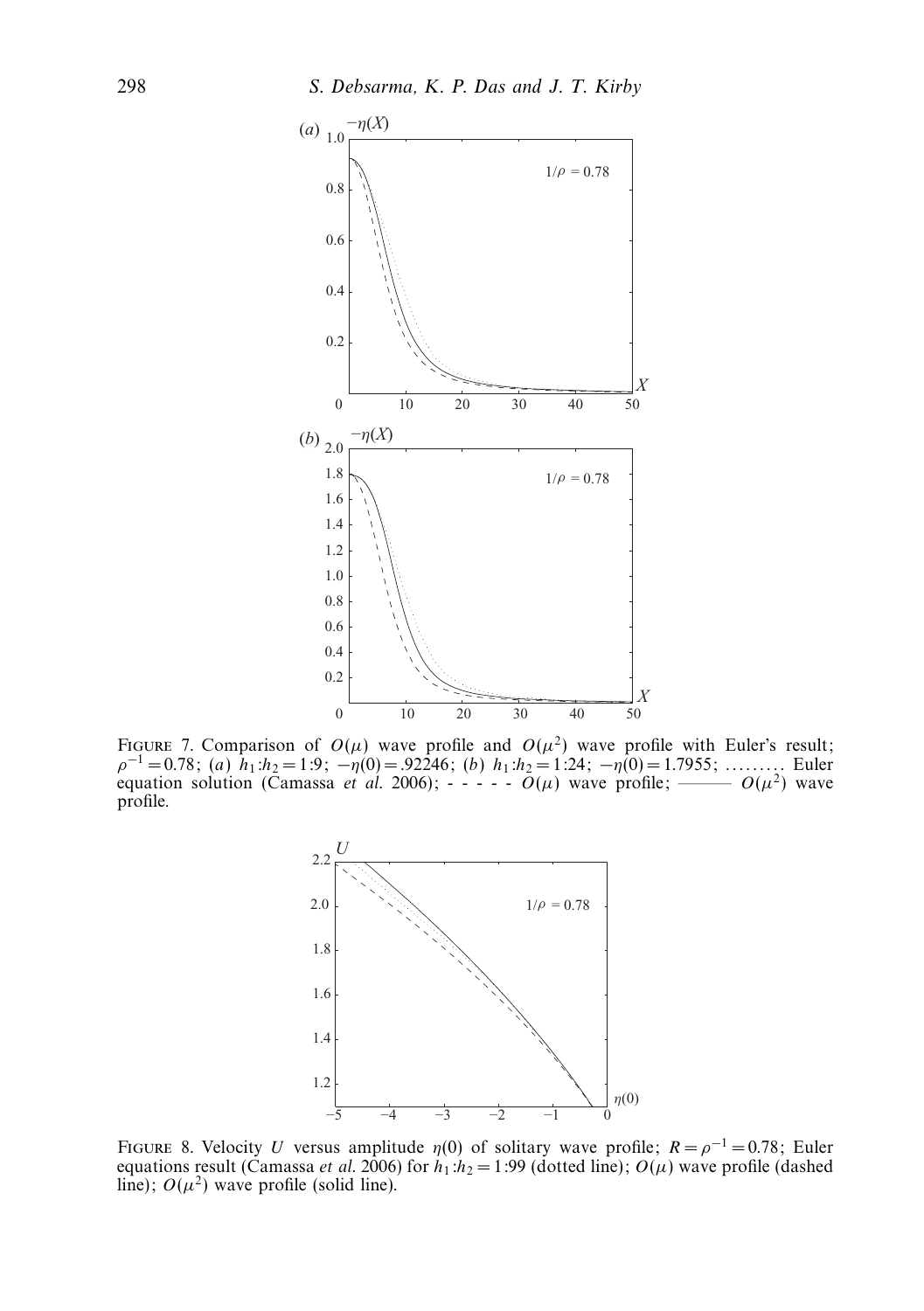and

$$
\left(\frac{R}{1-R}\right)u_t = \eta_x - \epsilon \left(\frac{R}{1-R}\right)^2 u u_x + \frac{\mu}{R} H[\eta_{tt}] + \frac{\mu^2 \epsilon}{R} \eta_t \eta_{xt} + \frac{\mu^2 \epsilon}{R} (\eta \eta_{tt})_x \n+ \frac{1}{2} \mu^2 \left(\frac{R}{1-R}\right) \{ (h^2 - B_2) u_{xt} \}_x + \frac{1}{2} \mu^2 \epsilon \left(\frac{R}{1-R}\right)^2 \{ (h^2 - B_2) u u_{xx} \}_x \n- \frac{1}{2} \mu^2 \epsilon \left(\frac{R}{1-R}\right)^2 \{ h^2 u_x^2 \}_x + \frac{\mu^2 \epsilon}{R} H[\{\eta_t H[\eta_t]\}_x] + \frac{\mu^2 \epsilon}{R} H[\{\eta H[\eta_{tt}]\}_x] \n+ \frac{\mu^2 \epsilon}{R} H[\eta_t] \{ H[\eta_t] \}_x. \tag{6.2}
$$

Equations (6.1) and (6.2) can be directly employed to find a time-domain solution. Instead of doing so, here we derive a single time-evolution equation for one-way propagation and then we apply the Runge–Kutta–Gill algorithm to perform time stepping. This reduces computational time and effort considerably. For derivation of single time-evolution equation we have followed the technique of Nguyen  $\&$  Dias (2008).

For travelling wave solution of (6.1) and (6.2) in the form  $\eta = \eta(x - Ut)$  and  $u = u(x - Ut)$ , where *U* is slightly greater than 1 for right travelling wave, we take  $u = u(\eta)$  up to  $O(\mu^2)$  as follows:

$$
u = -\left(\frac{1-R}{R}\right)(\eta + M + \mu N + \mu^2 S),
$$
\n(6.3)

where *M*, *N*, *S* are correct to  $O(\epsilon^2)$  satisfying  $M_t \approx -M_x$ ,  $N_t \approx -N_x$  and  $S_t \approx -S_x$  for right travelling wave of sufficiently small amplitude. Expressions for *M*, *N* and *S* are given in Appendix B.

For *u* given by (6.3), the time-evolution equation at  $O(\mu)$  becomes

$$
\eta_t + \left\{ \eta - \frac{3}{4} \epsilon \eta^2 + \frac{\mu}{2R} H[(1 - 3\epsilon \eta) \eta_x] - \frac{\mu}{2R} \epsilon \eta H[\eta_x] \right\}_x = 0. \tag{6.4}
$$

For solitary wave solution of  $(6.4)$  propagating towards positive x direction with velocity  $U$ , (6.4) gives

$$
-U\eta + \eta - \frac{3}{4}\epsilon\eta^2 + \frac{\mu}{2R}H[(1 - 3\epsilon\eta)\eta_x] - \frac{\mu}{2R}\epsilon\eta H[\eta_x] = 0.
$$
 (6.5)

Equation (6.5) matches with (5.9) up to  $O(\epsilon^2)$  when the term  $1/h^2$  of it expanded binomially and *U* of (6.5) is replaced by  $((3/2) - (1/2U^2))$ .

We now apply Newton's method to (6.5) in order to find a solitary wave profile satisfying (6.5) for  $U = 1.1$ . For this, we have chosen the initial profile to be

$$
\eta^{(0)} = \eta(x - Ut) = -\frac{\alpha}{1 + \frac{9\alpha^2(x - Ut)^2}{16\rho}}, \quad \alpha = \frac{8}{3} \left( \frac{1}{\sqrt{3 - 2U}} - 1 \right). \tag{6.6}
$$

While applying Newton's method to (6.5), we have chosen the *x* interval as  $[-400,$ 1600] and partitioned it by the points  $x_i = x_0 + ie$ ,  $i = (1)n$ , where  $x_0 = -400$ ,  $x_n = +$ 1600 and  $e = 0.5$ . Denoting *η* at  $x_i$  by  $\eta_i$  we can write (6.5) in discretized form as follows:

$$
-U\eta_i + \eta_i - \frac{3}{4}\eta_i^2 + \frac{1}{2R}\{H[(1-3\eta)\eta_x]\}_i - \frac{1}{2R}\eta_i\{H[\eta_x]\}_i = 0, \qquad i = 1(1)n. \tag{6.7}
$$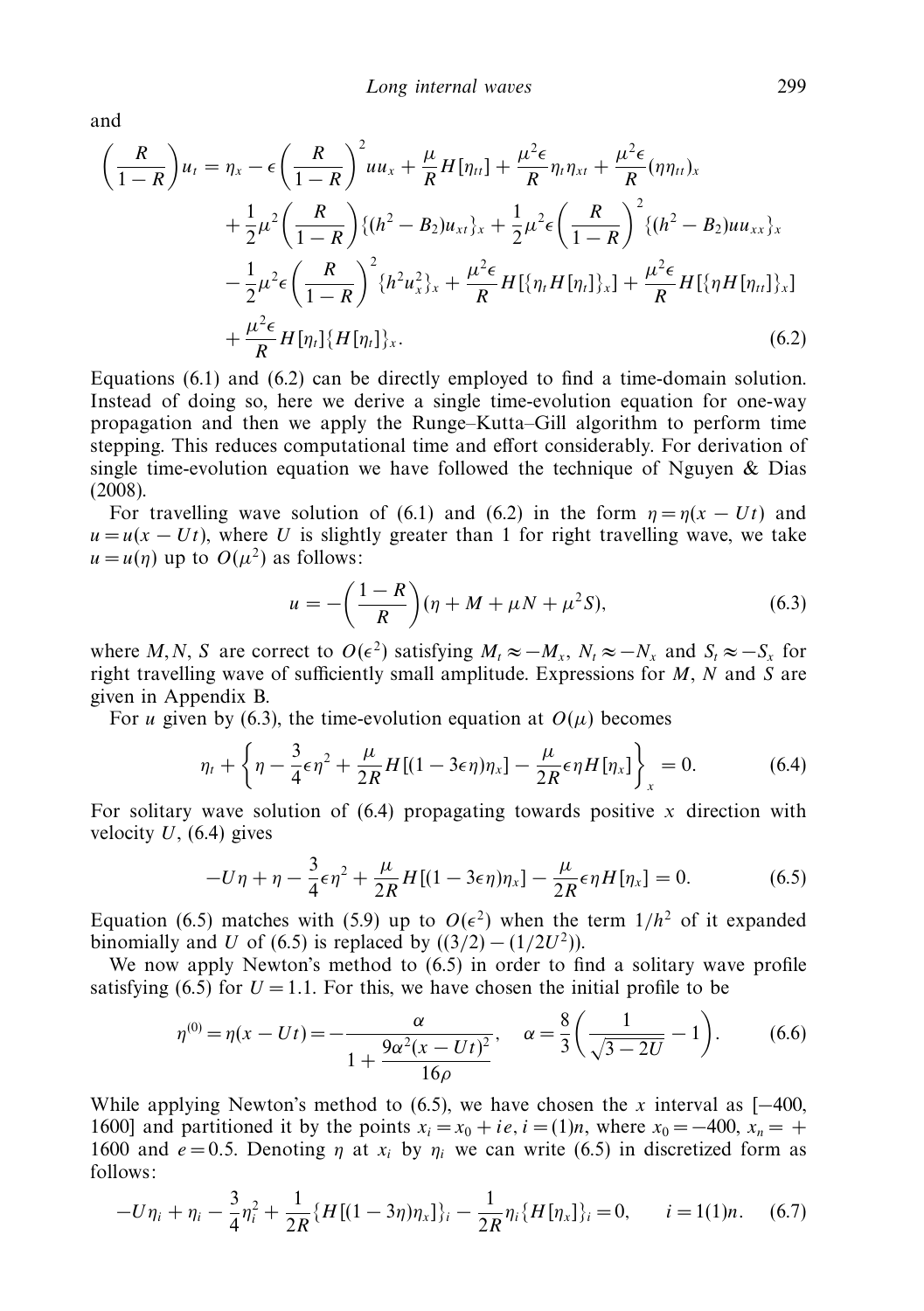

FIGURE 9. Solitary wave propagating with velocity  $U = 1.104$ ;  $\rho = 1/R = 1.28$ .

The associated Jacobian matrix is given by  $[JAC_{ii}]$ , where

$$
JAC_{ij} = \left[ -U + 1 - \frac{3}{2}\eta - \frac{1}{2R} \{H[\eta_x]\}_i \right] \delta_{ij} + \frac{1}{2R\pi e} \left\{ \frac{\omega_{j-1}}{j-i-5} - \frac{\omega_j}{j-i+5} \right\} \{ (1-3\eta_j) - \eta_i \}, \ i, j = 1(1)n, \quad (6.8)
$$

where  $\omega_i = .5$  for  $j = 1, n$ , otherwise  $\omega_i = 1$ . These are the quadrature weights when the Hilbert transform term is replaced by a composite Trapezoidal rule. All other Hilbert transform terms are evaluated using the property  $F(Hf)(\xi) = -i \operatorname{sgn}(\xi) F(f)(\xi)$ , where *F* denotes the Fourier transform. For numerical computation of such terms, the fast Fourier transform and its inverse transform are applied.

Finally, at order  $O(\mu^2)$ , we get the following time-evolution equation:

$$
\eta_t + \left\{ \eta - \frac{3}{4} \epsilon \eta^2 + \frac{\mu}{2R} H[(1 - 3\epsilon \eta)\eta_x] - \frac{\mu}{2R} \epsilon \eta H[\eta_x] + \mu^2 S - \mu^2 \epsilon \left( \frac{1}{3} - \frac{B_2}{2} - \frac{1}{2R^2} \right) \eta \eta_{xx} \right\}_x = 0. \quad (6.9)
$$

Equation (6.9) is correct up to  $O(\mu^2, \epsilon^2)$ . We then find approximate solitary wave profile satisfying (6.9) by improving the wave profile obtained from (6.5). For this we have followed the same procedure explained in § 5. In order to observe the time evolution of this solitary wave just obtained we apply Runge–Kutta–Gill algorithm to (6.9). While applying Runge–Kutta–Gill algorithm we have taken time step to be  $\delta t = 0.01$ . We find that the wave retains its initial shape while moving along positive *x* direction for a long time. The wave profiles at  $t = 0$ , 250 and 1200 are shown in figure 9.

#### *7. Conclusion*

Choi & Camassa (1996b, 1999) have derived fully nonlinear  $O(\mu)$  model equations for internal waves in a two-fluid system with deep lower layer. In the present paper, these equations have been extended to include  $O(\mu^2)$  terms and to include the effect of propagation in two horizontal space dimensions. The model equations derived consist of two coupled equations for two dependent variables, one of which is the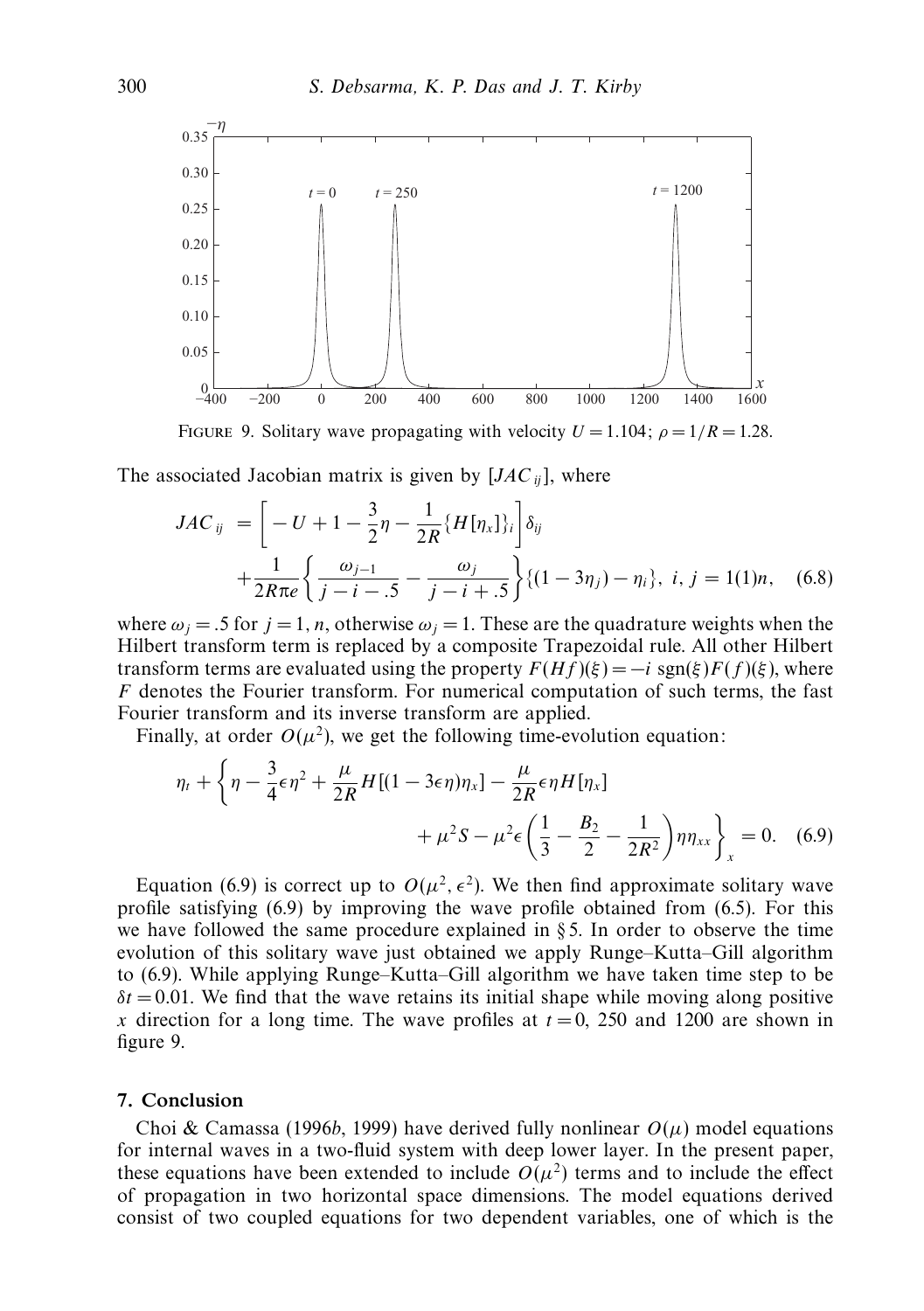elevation of the interface and the other is the horizontal velocity in the upper layer at an arbitrary elevation, while in Choi & Camassa (1996b, 1999) this variable is the depth averaged velocity. For unidirectional solitary wave propagation the two coupled equations reduce to a single equation for the elevation of the interface. It is shown that this single equation can be solved by the same numerical method adopted by Choi & Camassa (1996b, 1999). For two values of density ratios and for two different wave speeds the solitary wave profiles have been obtained numerically. Figures have been plotted showing amplitude against velocity for two different density ratios. It is found that the amplitude increases with velocity. It is also observed that the peak amplitude according to  $O(\mu^2)$  equation is lower than that from  $O(\mu)$  equation. It is found that solitary wave profiles obtained from  $O(\mu^2)$  evolution equation are in better agreement with Euler's computational profiles than those from  $O(\mu)$  evolution equation. The propagation of solitary wave is also studied numerically.

For application in real oceans, the assumption of constant density layers cannot be very accurate and it is necessary to consider more realistic density profiles. By approximating a realistic density profile by a number of layers of different constant buoyancy frequency, the Helmholtz equation can easily be solved in each layer although two neighbouring layers are coupled nonlinearity through boundary conditions at the interfaces. Using such type of density profile, Grue et al. (2000) and Fructus & Grue (2004), respectively, for two and three layer systems computed numerically the fully nonlinear solution of Euler equations. Vornovich (2003), on the other hand, used a long wave asymptotic approach similar to Choi  $\&$  Camassa (1999) and obtained a strongly nonlinear model for a two-layer system with constant buoyancy frequency in each layer and a possible jump in density at the layer interface. Goullet & Choi (2008) have further considered the more restricted case with a continuous density distribution at the interface. We are presently investigating higherorder model equations in this context for the case of finite water depth. Results will be described in a subsequent paper.

This collaborative work started while one of the authors (K. P. Das) was a visitor at the Center for Applied Coastal Research, University of Delaware. This author is grateful for the hospitality during that period. This work was partially supported by the College of Engineering, University of Delaware.

#### *Appendix A. Derivation of linear dispersion relation*

If we assume  $\eta = \eta_0 e^{i(k \cdot \mathbf{r} - \omega t)}$ , where  $\eta_0$  is a constant, then the second term of (4.7)

$$
= -\frac{1}{2\pi} \mu \omega^2 e^{-i\omega t} \eta_0 \nabla^2 \int \int_{-\infty}^{\infty} \frac{1}{|\xi|} e^{ik.(r+\xi)} d\xi, \qquad r - r' = \xi,
$$
  
=  $\mu \omega^2 k \eta.$ 

Therefore, if the space–time dependence of  $\eta$  and  $P_a$  is of the form e<sup>i(k,*r*−*ωt*)</sup>, then we get the following two algebraic equations from (4.5) and (4.7)

$$
i\omega\eta + \left\{1 + \frac{1}{2}\mu^2\left(\frac{1}{3} - B_2\right)k^2\right\}P_a = 0,
$$
  

$$
\left\{k^2(1 - R) - \mu\omega^2k\right\}\eta - i\omega R\left\{1 + \frac{1}{2}\mu^2(1 - B_2)k^2\right\}P_a = 0.
$$

The condition for the existence of nontrivial solution of these two equations for *η* and *Pa* produces the linear dispersion given by (4.8).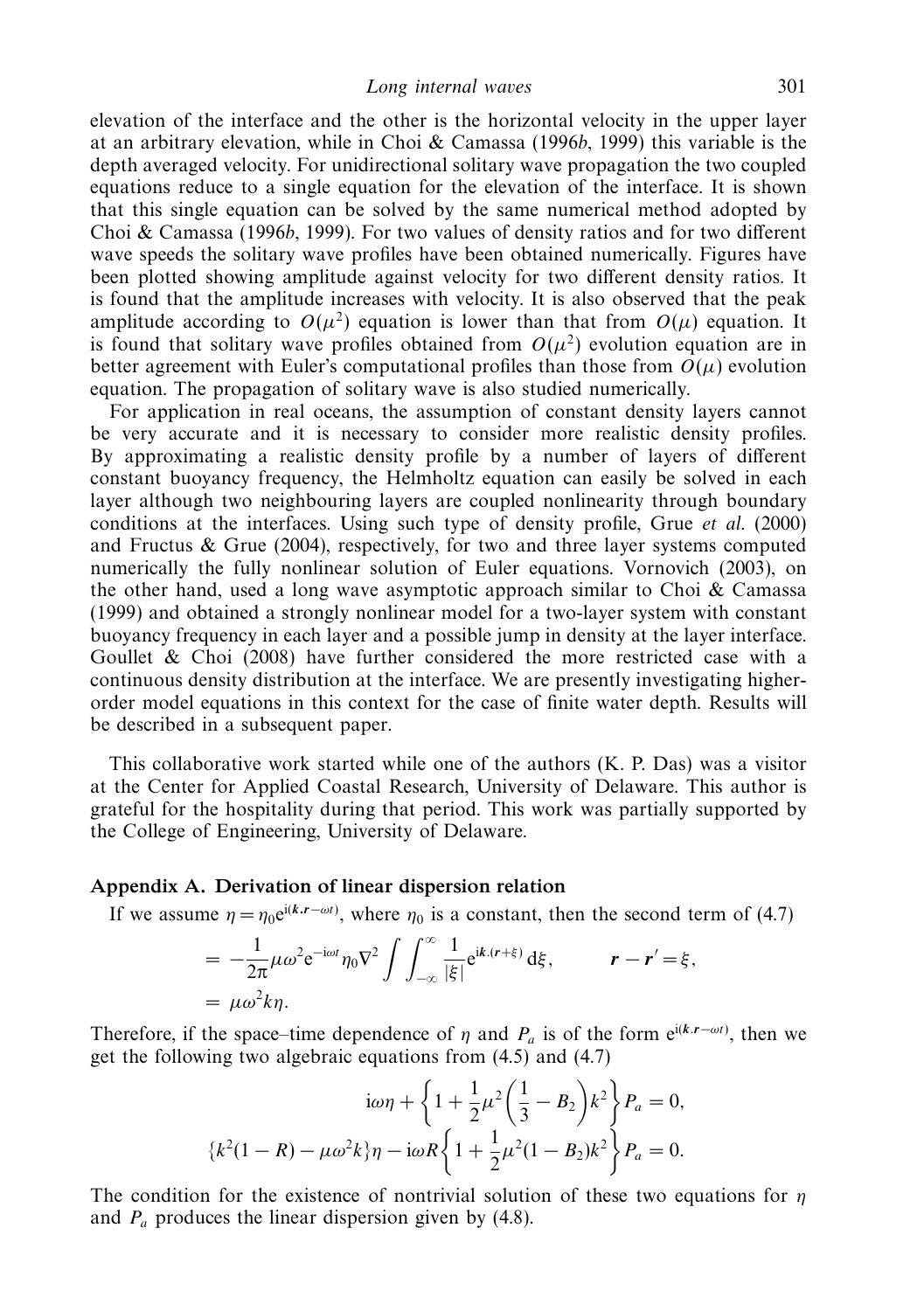## *Appendix B. Derivation of M, N and S appearing in (6.3)*

At  $O(\mu^0)$ , (6.1) and (6.2) reduce to the following equations:

$$
\left(\frac{1-R}{R}\right)\eta_t = (hu)_x,\tag{B.1}
$$

$$
\left(\frac{R}{1-R}\right)u_t = \eta_x - \epsilon \left(\frac{R}{1-R}\right)^2 u u_x.
$$
 (B.2)

To find single time-evolution equation for sufficiently small-amplitude waves we take (following Nguyen & Dias 2008)

$$
u = -\left(\frac{1-R}{R}\right)(\eta + \epsilon M),\tag{B 3}
$$

where M is small compared to  $\eta$  and  $u$  and satisfy  $M_t \approx -M_x$  for right travelling waves. Either of the two equations  $(B 1)$  and  $(B 2)$  produce the same evolution equation

$$
\eta_t + \left\{\eta - \frac{3}{4}\epsilon\eta^2\right\}_x = 0,\tag{B4}
$$

if  $M = \epsilon \eta^2/4$ . At  $O(\mu)$ , we take

$$
u = -\left(\frac{1-R}{R}\right)(\eta + \epsilon M + \mu N),\tag{B 5}
$$

where *N* is correct to  $O(\epsilon^2)$  and  $N_t \approx -N_x$ . Equations (6.1) and (6.2) produce the same evolution equation (6.5) if *N* has the following form:

$$
N = \frac{1}{2R} H[(1 - 3\epsilon \eta)\eta_x].
$$
 (B6)

While finding N we have calculated  $\eta_{tt}$  using (B4) as follows:

$$
\eta_{tt} = -\left\{\eta - \frac{3}{4}\epsilon\eta^2\right\}_{tx} = (1 - 3\epsilon\eta)\eta_{xx} - 3\epsilon\eta_x^2.
$$
 (B 7)

Extending the analysis up to  $O(\mu^2)$  in a similar way, we get

$$
S = \left(\frac{1}{3} - \frac{B_2}{2} - \frac{1}{2R^2}\right)\eta_{xx} - \frac{\epsilon}{4}(1 - B_2)\eta\eta_x + \frac{\epsilon}{4}\left(\frac{1}{R} - \frac{5}{6} - \frac{B_2}{2} + \frac{15}{2R^2}\right)\eta_x^2
$$
  
+ 
$$
\frac{\epsilon}{2}\left(\frac{1}{R} - \frac{11}{2} - \frac{B_2}{4} + \frac{15}{4R^2}\right)\eta\eta_{xx} + \frac{\epsilon}{2}\left(\frac{1}{R} - \frac{1}{R^2}\right)H[\eta_x H[\eta_x]]
$$
  
+ 
$$
\frac{\epsilon}{2}\left(\frac{1}{R} - \frac{7}{4R^2}\right)H[\eta H[\eta_{xx}]] + \frac{\epsilon}{4}\left(\frac{1}{R} - \frac{1}{4R^2}\right)\{H[\eta_x]\}^2.
$$
 (B8)

While calculating S we have calculated  $\eta_t$  and  $\eta_{tt}$  from (6.5).

#### **REFERENCES**

- Bingham, H. B. & Agnon, Y. 2005 A Fourier–Boussinesq method for nonlinear water waves. Eur. J. Mech. B **24**, 255–274.
- Camassa, R., Choi, W., Michallet, H., Russas, P.-O. & Sveen, J. K. 2006 On the realm of validity of strongly nonlinear asymptotic approximations for internal wave. J. Fluid Mech. **549**, 1–23.
- Choi, W. & Camassa, R. 1996a Weakly nonlinear internal waves in a two-fluid system. J. Fluid Mech. **313**, 83–113.